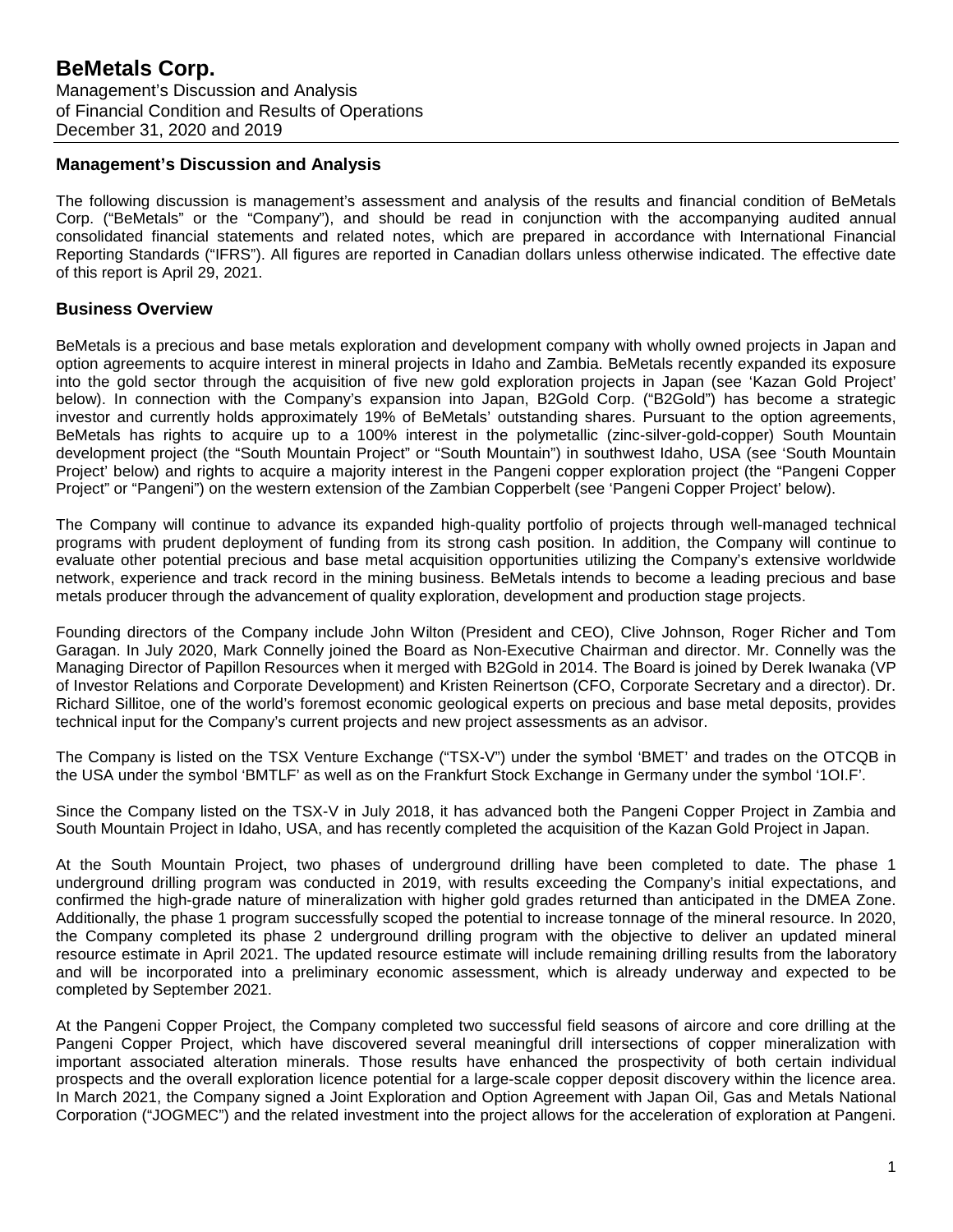BeMetals is currently planning to commence an expanded phase of aircore and follow-up core drilling to extend the prospects with discovered copper mineralization and test other priority targets on the Pangeni property.

The Company has also been successful in raising funds, securing investments totalling \$23.5 million through private placements of \$2.24 million in 2018, \$6.25 million in 2019, \$7.5 million in 2020 and another \$7.5 million in 2021. B2Gold was the single strategic investor in the latest financing and now the Company is strongly positioned to advance its current projects and potentially to make new project acquisitions.

# **Kazan Gold Project in Japan**

In 2020, the Company announced it intended to expand its exposure to precious metals by identifying and securing an entry-level precious metals project and by early 2021 BeMetals achieved that objective. On February 17, 2021, BeMetals announced it had signed an agreement to acquire privately owned Kronk Resources Inc. ("Kronk") and its wholly owned subsidiary Kazan Resources ("Kazan") which holds the rights to a highly prospective portfolio of advanced and early stage gold exploration projects in Japan (the "Kronk Transaction").

The Kronk Transaction, which closed on April 23, 2021, provides BeMetals with excellent direct exposure to highly prospective gold exploration properties in areas of Japan known to have hosted numerous historical high-grade mines including, but not limited to, the currently operating Hishikari Gold Mine. The Company is currently planning the 2021 fieldwork program and expects to launch its first exploration program at the most advanced projects within the portfolio, including the Kato Project in Hokkaido. Currently Japan is not allowing foreigners to enter the country due to COVID-19 restrictions however as soon as these restrictions are lifted, BeMetals will mobilize its agents and advisors to the country. Through the acquisition of Kronk and Kazan, the Company has retained an effective domestic corporate operational structure including key personnel in Japan to allow the progress of its exploration efforts.

# *About the Project*

The Kazan Gold Project in Japan is an expertly selected portfolio of gold properties, including the advanced explorationstage Kato Project in Hokkaido. Kazan assembled this land position covering extensions and similar geological terrains known to have hosted numerous historical high-grade mines including, but not limited to, the currently operating Hishikari Gold Mine on Kyushu, which produced 7.9 million ounces of gold from 1985-2020 at an average grade of 30-40 grams per tonne gold.

Kazan has the rights to explore five project areas in Japan including the more advanced exploration stage Kato Project, Todoroki and Konomai Projects on Hokkaido, and the Tashiro and Hokusatu Projects on Kyushu.

**The Kato Gold Project** is Kazan's most advanced exploration project and covers close to 2,000 hectares in Hokkaido. The property was drilled by the Japanese government's Metal Mining Agency of Japan ("MMAJ") in the 1990s and during that time intervals of high-grade gold including 17.5 metres grading 8.15 grams per tonne gold in hole 5MAHB-2 and 18.65 metres grading 5.01 g/t Au in hole 7MAHB-1 were returned. Little work was conducted on the property since the 1990s until the Japanese Ministry of Economy Trade and Industry ("METI") granted the prospecting rights to Kronk in December 2017.

From 2018-2019, Kazan completed several holes which successfully intersected a zone of hydrothermal breccia near the adjacent main target vein. KT19-02A returned a number of zones of gold mineralization including 14 metres grading 2.10 g/t Au without intersecting the primary target vein. In 2020, Kronk deployed a larger drill rig and reached the primary target zone, intersecting over 50 metres of hydrothermal breccia, vein breccia, stockwork, and banded quartz-adularia veins in hole KT20-010. The hole intersected 58.9 metres grading 0.76 g/t Au, including 7.4 metres at 2.99 g/t Au, and ended in 2.8 metres grading 3.1 g/t Au. The Table below illustrates these selected intersections.

Further drilling will be required to follow-up on this priority target zone and other associated highly-prospective targets, some of which have had little to no previous drill testing.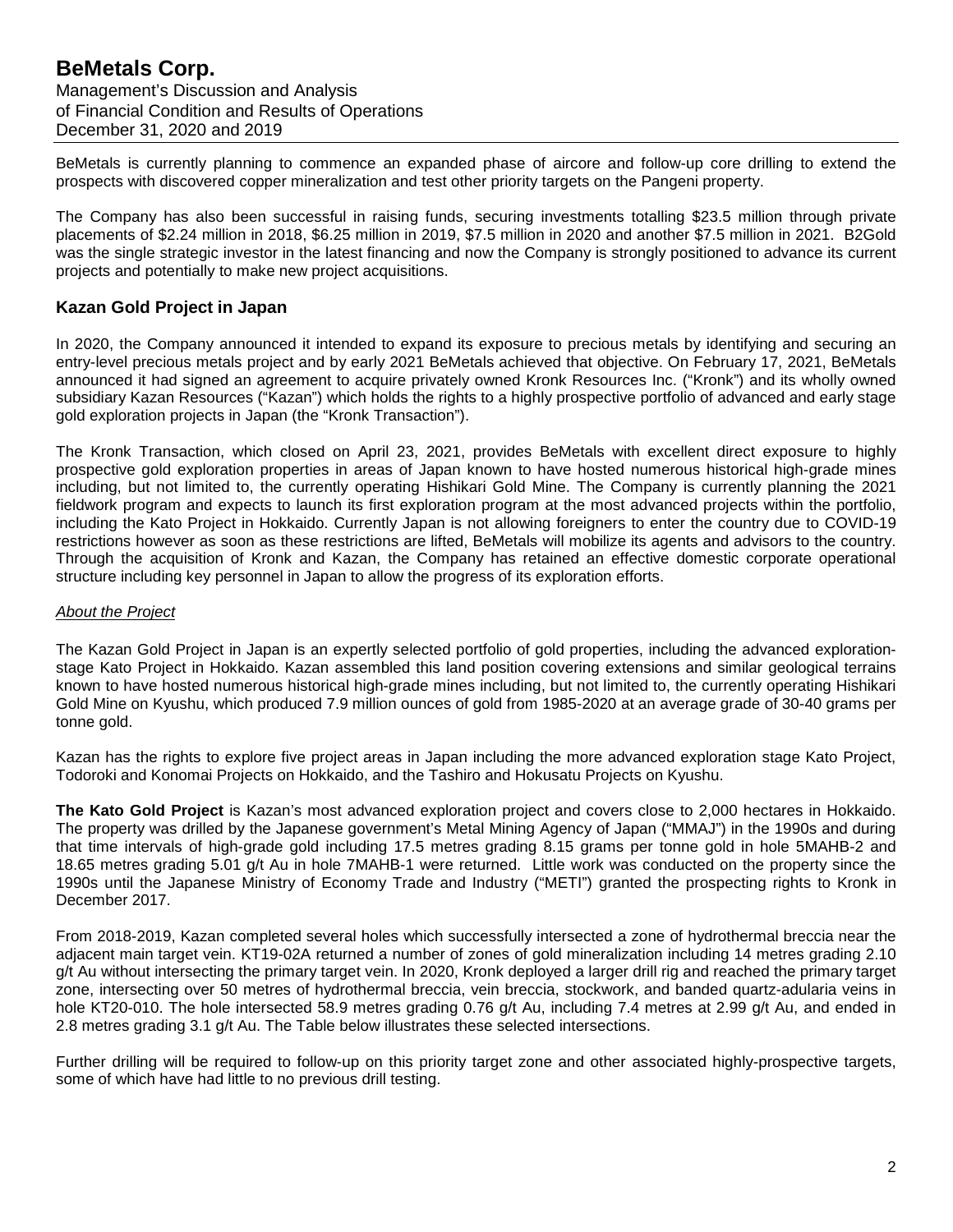Management's Discussion and Analysis of Financial Condition and Results of Operations December 31, 2020 and 2019

| <b>Drill Hole ID</b> | From (m) | To (m)  | <b>Core Interval</b><br>(m) | Au g/t | <b>Drilled By</b>                 |
|----------------------|----------|---------|-----------------------------|--------|-----------------------------------|
| 5MAHB-2              | 314.80   | 332.30  | 17.50                       | 8.15   | Metal Mining Agency of Japan      |
| 7MAHB-1              | 258.85   | 277.50  | 18.65                       | 5.01   | Metal Mining Agency of Japan      |
| KT19-02A             | 120.48   | 177.05  | 56.57                       | 0.80   | Kronk                             |
| Including            | 136.95   | 164.50  | 27.55                       | 1.40   | Hole did not reach primary target |
| Including            | 150.50   | 164.50  | 14.00                       | 2.10   |                                   |
| KT20-010             |          |         |                             |        | Kronk                             |
| Interval $1$ :       | 165.30   | 224.20  | 58.90                       | 0.76   |                                   |
| <b>Including</b>     | 167.70   | 175.10  | 7.40                        | 2.99   |                                   |
| Interval 2:          | 229.80   | 232.60* | 2.80                        | 3.10   |                                   |

KATO PROJECT: SELECTED HISTORICAL DRILLING INTERSECTIONS

**The Todoroki Project**, in southwestern Hokkaido, Mapping and sampling of the existing mine workings within the property were completed and confirmed the prospectivity of the area. Further fieldwork will be undertaken to locate possible structures that could host gold bearing veins at depth. The Todoroki veins lie along a deeply incised canyon but other veins may exist where the level of erosion is shallower and failed to expose them.

**The Konomai Project** is located in northeastern Hokkaido. This land package is located in the northern part of a prolific zone of gold mining operations active in pre-World War II times. Most of the gold mines were shut down during the war years and were never reopened aside from Sumitomo Metal Mining's Konomai Mine, the largest in Hokkaido, which produced 3.1 million ounces of gold.

**The Tashiro Project** is located in northeastern Kyushu. In the 1990s, MMAJ conducted drilling on the property as part of a search for the next Hishikari Gold Mine, which is one of the highest-grade gold mining operations in the world. Mapping, soil sampling, and some geophysics were also undertaken, and the drilling program identified a vein swarm at what is known as the Noya zone where numerous highly anomalous gold intervals were intersected. Further fieldwork will be completed and it is likely a number of priority drill targets will be quickly generated.

**The Hokusatsu Project** is located in southwestern Kyushu. This property is of interest due to its close proximity to two important gold occurrences on the property near the former mines of; Fuke (historical production of 125,000 ounces at 10.5 g/t Au) and Ohkuchi (783,000 ounces at 13.1 g/t Au) Mines. In addition, the high-grade Hishikari Gold Mine is located approximately 16 kilometres to the southeast of the Hokusatsu property.

# *Terms of the Acquisition*

In April 2021, the Company acquired 100% of the outstanding shares of Kronk pursuant to an amalgamation agreement (the "Amalgamation Agreement") and a share purchase agreement (the "Share Purchase Agreement"). Pursuant to the Amalgamation Agreement, 29,566,731 common shares of BeMetals were issued on the basis of 0.5169 shares of BeMetals for each one Kronk share held and pursuant to the Share Purchase Agreement, 3,063,225 common shares of BeMetals were issued on the basis of 0.2585 shares of BeMetals for each one Kronk share held. The lower exchange ratio under the Share Purchase Agreement is less favourable to certain shareholders of Kronk who are also shareholders or directors of BeMetals as well as directors or officers of B2Gold. A total of 32,629,956 common shares of BeMetals were issued pursuant to the Kronk Transaction at a deemed price of \$0.3869 per share. In connection with the Kronk Transaction, the Company closed a non-brokered private placement of \$7,500,000 with B2Gold.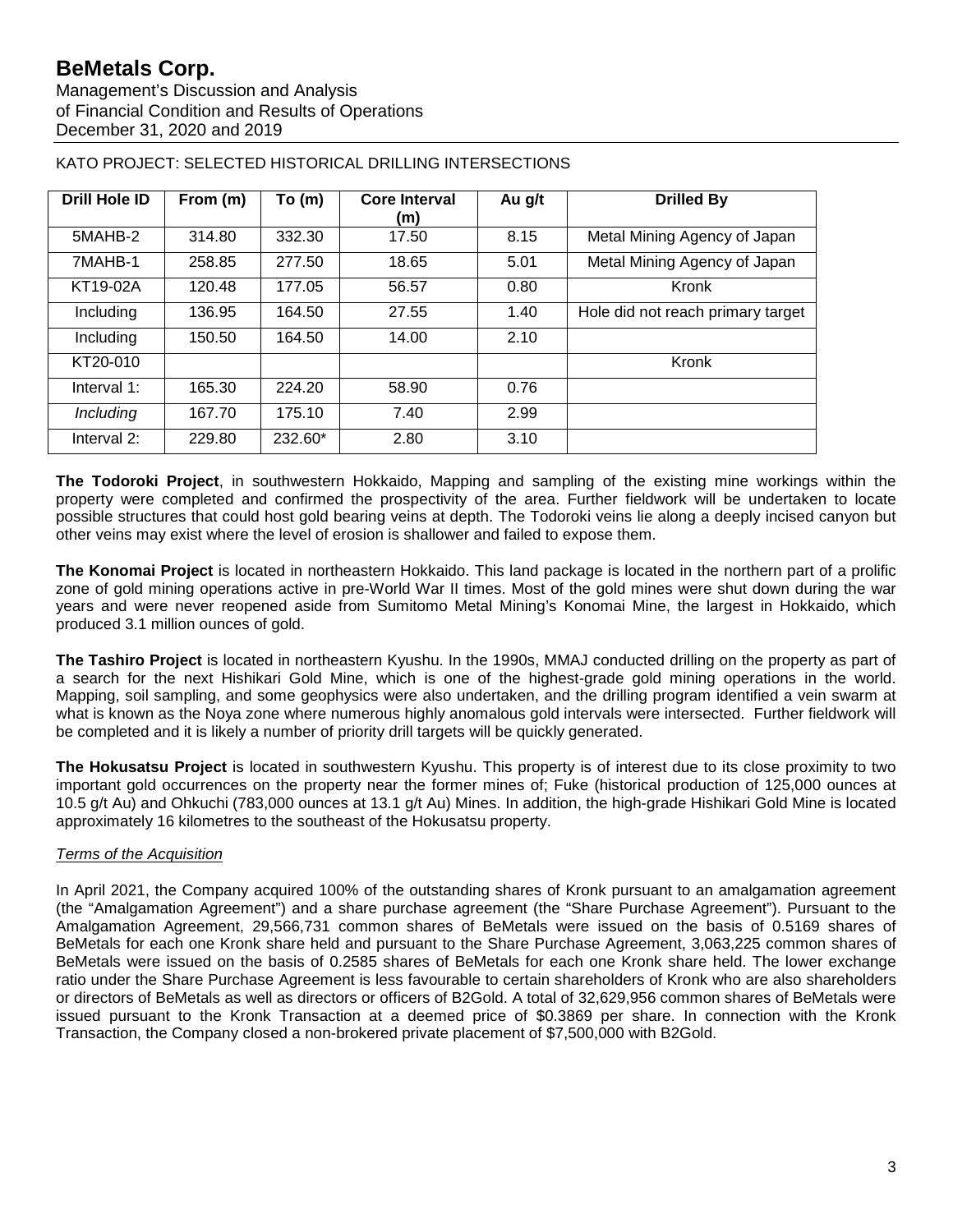# **South Mountain Project**

#### *Highlights*

The Company has completed two phases of underground drilling at the South Mountain Project in 2019 and 2020 respectively. These programs successfully extended mineralized zones and confirmed grade distribution of the current polymetallic mineral resource estimate. BeMetals formed and built a project team based in Boise, Idaho that is focused on advancing South Mountain. This team includes key management of Thunder Mountain Gold, Inc. ("Thunder Mountain"), the Optionees of the property. BeMetals has also appointed a highly experienced project manager to oversee and implement the exploration work plans. The project team has rehabilitated the Sonneman Level drift's underground electrical and other utilities, and established a new Texas Zone drill station by opening and extending the old workings in this area of the deposit.

The 2019 drilling results support the significant high-grade nature of the deposit, and demonstrated robust grades in both silver and gold associated with the base metal mineralization. This work also identified areas of additional potential extensions to mineralization on the South Mountain property for testing in 2020. More details of the 2019 results are disclosed in the Company's news releases dated October 8, 2019, November 26, 2019, and January 20, 2020, available on the Company's website at [www.bemetalscorp.com.](http://www.bemetalscorp.com/)

The Company delayed the start of its planned 2020 phase 2 drilling program due to matters associated with the COVID-19 pandemic but was able to drill from September through to December 2020. Final core logging and sampling was completed early in 2021. This drilling included further testing and extension of the DMEA Zone and the first underground exploration of the Texas Zone since the 1980's. The Texas Zone drilling successfully identified a copper-silver dominant Texas West Zone and a zinc-silver-gold Texas East Zone within the deposit. More details can be found in the Company's news releases dated February 9, 2021, and March 17, 2021, available on the Company's website at [www.bemetalscorp.com.](http://www.bemetalscorp.com/)

#### HIGHLIGHTS OF THE COMPANY'S UNDERGROUND DRILLING INCLUDE

#### DMEA ZONE:

- o **Drill hole SM19-003:** intersected 24.17 metres grading 11.12% Zn, 267 g/t Ag, 3.44 g/t Au, 3.75% Pb, and 0.29% Cu
- o **Drill hole SM19-006:** intersected 15.70 metres grading 21.27% Zn, 147 g/t Ag, 8.04 g/t Au, 0.77% Pb, and 0.30% Cu
- o **Drill hole SM19-007:** intersected 12.20 metres grading 18.16% Zn, 122.6 g/t Ag, 4.41 g/t Au, 1.55% Pb, and 0.16% Cu
- o **Drill hole SM19-014 Interval 1:** intersected 15.09 metres grading 9.59% Zn, 127.1 g/t Ag, 1.50 g/t Au, 0.69% Pb, and 0.28% Cu
- o **Drill hole SM20-027 Interval 2**: 30.85 metres grading 4.66% Zn, 103.9 g/t Ag, 1.59 g/t Au, 0.39% Pb and 0.17% Cu

*Including: 5.54 metres grading 13.12% Zn, 104.7 g/t Ag, 2.73 g/t Au, 0.43% Pb and 0.31% Cu*

o **Drill hole SM20-027 Interval 4**: 4.44 metres grading 7.11% Zn, 108.7 g/t Ag, 0.14 g/t Au, 0.22% Pb and 0.68% Cu

#### TEXAS WEST ZONE:

- **Drill hole SM20-028**: 10.85 metres grading 2.56% Copper ("Cu"), 260.1 grams per tonne ("g/t") Silver ("Ag"), 0.26 g/t Gold ("Au"), 0.10% Lead ("Pb") and 0.13% Zinc ("Zn")
- o **Drill hole SM20-038**: 7.62 metres grading 1.64% Cu, 279.5 g/t Ag, 0.74g/t Au, 0.86% Pb and 0.55% Zn

*Including: 5.17 metres grading, 2.23% Cu, 337.9 g/t Ag, 1.02 g/t Au, 1.12% Pb and 0.77% Zn*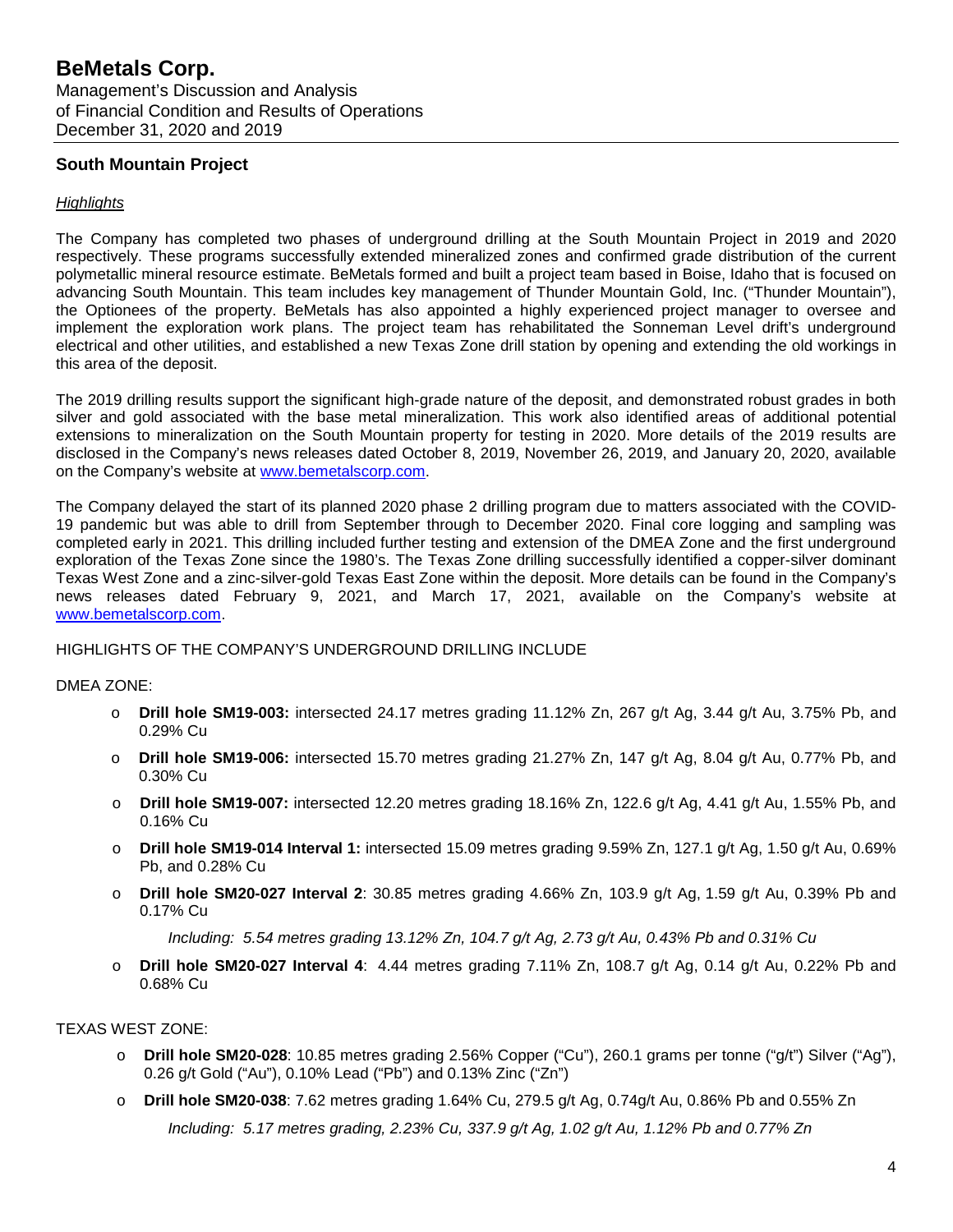o **Drill hole SM20-043 Interval 1**: 7.01 metres grading 2.84% Cu, 181.5 g/t Ag, 0.22 g/t Au, 0.01% Pb and 0.29% Zn

*Including: 4.79 metres grading, 3.81% Cu, 244.3 g/t Ag, 0.17 g/t Au, 0.01% Pb and 0.07% Zn*

### TEXAS EAST ZONE:

o **Drill hole SM20-050 Interval 2**: 8.35 metres grading 4.17% Zn, 194.8 g/t Ag, 4.05 g/t Au, 0.78% Pb and 0.54% Cu

Further drilling results will be reported when available from the laboratory and following quality control and assessment.

The Company commenced a Preliminary Economic Assessment ("PEA" or the "Study") in March 2021. Both BeMetals and Thunder Mountain have agreed to appoint Mine Technical Services Ltd., to undertake and deliver this PEA for the South Mountain Project working closely with the Company, its consultants and advisors. As part of the work for the PEA, SGS Mineral Services have launched a metallurgical test work program to update the historical process studies. In addition, Hard Rock Consulting LLC, have been contracted to provide an updated mineral resource estimate for the project.

Once all the analytical data is received, the Company will complete an updated mineral resource estimate to be included in a Preliminary Economic Assessment for completion by September 2021.

#### *About the Project*

The South Mountain Project is a high-grade zinc/silver/gold/copper, polymetallic development project that is located approximately 70 miles southwest of Boise, Idaho. The project was intermittently mined from the late 1800s to the late 1960's and its existing underground workings remain intact and well maintained. Historic production has largely come from skarn-hosted and high-grade massive sulfide bodies that remain open for resource expansion at depth and along strike. These high-grade bodies comprise South Mountain's current mineral resource. According to historical smelter records approximately 53,642 tons of mineralized material has been mined to date. These records also indicate average grades of 14.5% Zn, 363.42 g/t Ag, 1.98 g/t Au, 2.4% Pb, and 1.4% Cu were realized.

The South Mountain Project is largely on and surrounded by private surface land, and as such, the permitting and environmental aspects of the project are expected to be straightforward. Permits are in place for exploration and BeMetals does not anticipate any significant barriers to any future development through following normal procedures at the South Mountain Project. Prior to the phase 1 drilling campaign, an independent technical report for the South Mountain Project's current mineral resource was completed by Hard Rock Consulting, LLC, effective April 1, 2019, and is available on the Company's website at [www.bemetalscorp.com](http://www.bemetalscorp.com/) and under the Company's profile on SEDAR at [www.sedar.com.](http://www.sedar.com/)

#### *Terms of the South Mountain Option Agreement*

In February 2019, the Company entered into an option agreement (the "South Mountain Agreement") with Thunder Mountain and certain of its wholly owned subsidiaries, to acquire up to a 100% interest in the South Mountain Project. In June 2019, the Company received final approval from the TSX-V of the option agreement and related transactions (the "South Mountain Transaction").

Under the terms of the South Mountain Agreement, the Company through its wholly owned subsidiary has the right to acquire from Thunder Mountain, all of its interest in the South Mountain Project by way of acquiring 100% of the outstanding shares of South Mountain Mines Inc. ("SMMI"), a wholly owned subsidiary of Thunder Mountain (the "SMMI Acquisition"). SMMI currently holds a 75% interest in the South Mountain Project and has the right to acquire the remaining 25% upon satisfying a 5% Net Returns Royalty capped at US\$5,000,000 which is due on or before November 3, 2026.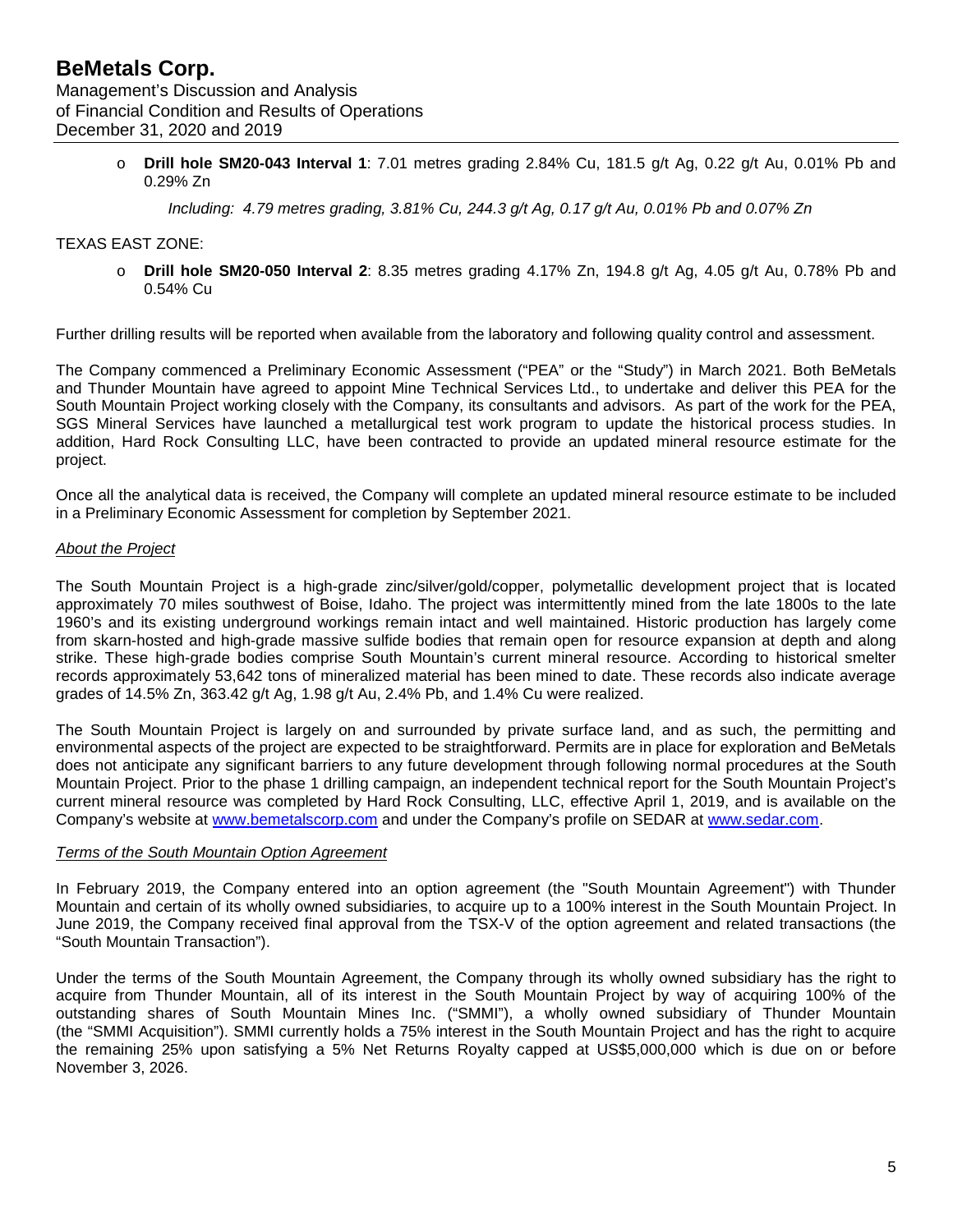In order to complete the SMMI Acquisition, the Company must:

- 1. Make an initial cash payment of US\$100,000 upon Thunder Mountain delivering voting support agreements from shareholders controlling over 50% of outstanding Thunder Mountain shares (completed); and
- 2. Upon satisfaction of certain conditions precedent, including receipt of TSX-V acceptance and all requisite Thunder Mountain shareholder approvals:
	- a. purchase 2.5 million shares of common stock of Thunder Mountain at US\$0.10 per share by way of private placement (completed); and
	- b. issue 10 million common shares of the Company to Thunder Mountain (completed);
- 3. Make four semi-annual cash payments of US\$250,000 each (US\$750,000 completed); and
- 4. Complete a Preliminary Economic Assessment for the South Mountain Project; and
- 5. Make a final payment to Thunder Mountain consisting of cash, common shares of the Company, or a combination of both at the discretion of the Company. The final payment would be the greater of either US\$10 million or 20% of the after-tax net present value of the property as calculated in a Preliminary Economic Assessment study completed by an agreed independent author. The final payment would be decreased by US\$850,000 to account for certain cash payments previously made under items 1 and 2 above, the value of the 10 million BeMetals shares issued under item 2 above, as well as certain liabilities of SMMI to be assumed upon the SMMI Acquisition. The final payment is also capped at a maximum of 50% of the market capitalization of the Company as of the completion date of the SMMI Acquisition if applicable.

In June 2020, certain milestones under the South Mountain Agreement were agreed to be extended by three months, including the remaining cash option payments (two of which were made in September 2020 and March 2021 and the final cash option payment is now due in September 2021), as well as the final acquisition value payment. Following these amendments, the Company has until September 2021 to complete the SMMI Acquisition (subject to extension in certain limited circumstances).

# *Summary of Exploration Expenses*

The following table summarizes the exploration costs associated with the Company's South Mountain Project as at December 31, 2020:

|                                       | South       |
|---------------------------------------|-------------|
|                                       | Mountain    |
|                                       | Project     |
|                                       |             |
| Balance December 31, 2019             | \$1,920,583 |
| Advances                              | (61, 513)   |
| Consulting & wages                    | 920,571     |
| Drilling                              | 571,670     |
| Land fees/Lease payments              | 35,077      |
| Site logistics                        | 417,541     |
| Underground infrastructure            | 535,185     |
| Balance December 31, 2020             | 4,339,117   |
|                                       |             |
| Advances unspent at December 31, 2020 | 18,500      |
|                                       |             |
| Share-based compensation              | 88,022      |
|                                       |             |
| Balance December 31, 2020             | \$4,445,639 |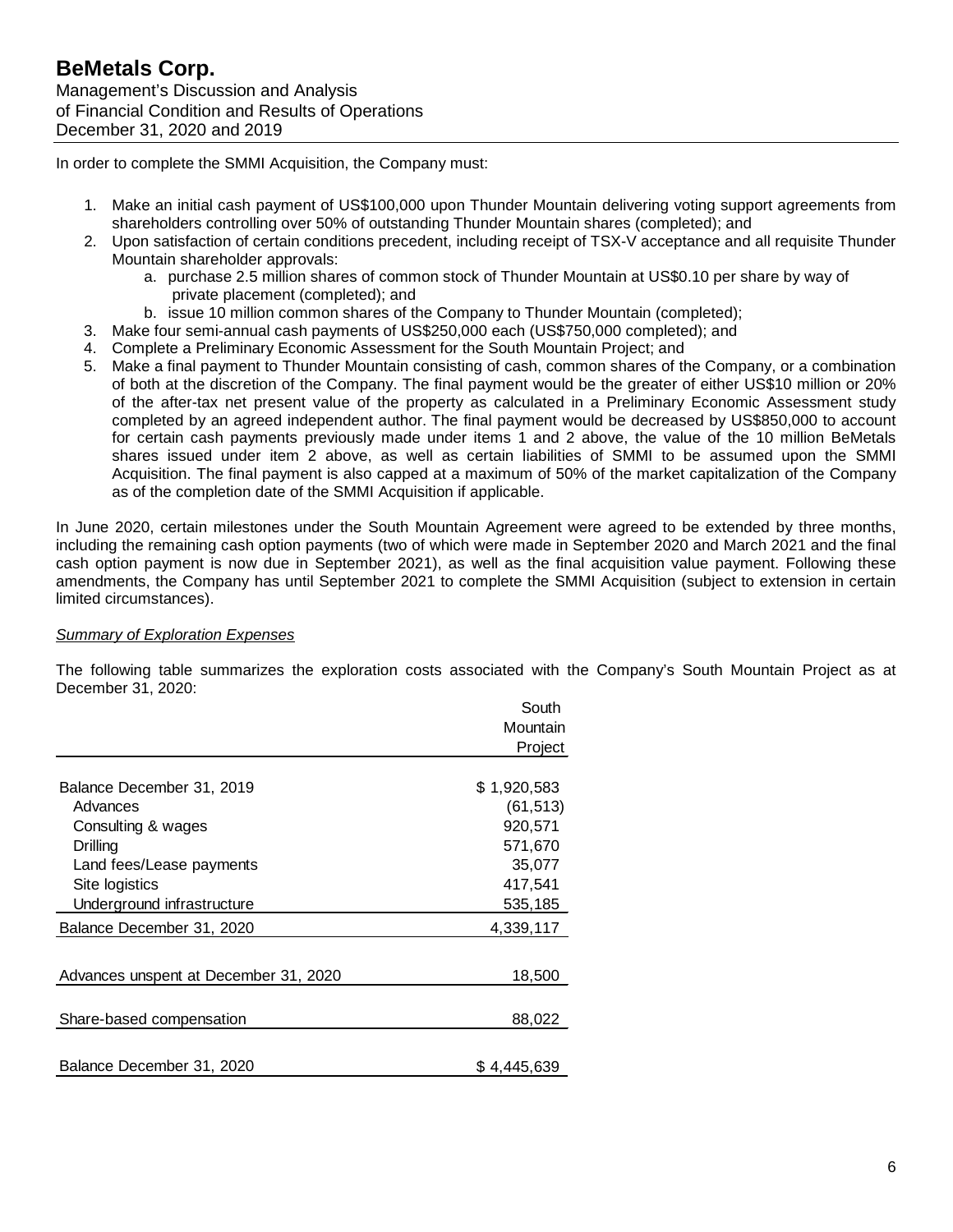# **BeMetals Corp.** Management's Discussion and Analysis

of Financial Condition and Results of Operations December 31, 2020 and 2019

# **Pangeni Copper Project**

# *Highlights*

The Company has completed field exploration activities at the Pangeni Copper Project since 2018 which have continued to deliver encouraging results and motivate accelerated and expanded exploration of the property.

In July 2019, the Company launched its initial core drilling program at the Pangeni Copper Project, comprising approximately six shallow boreholes to test the three targets generated by the aircore drilling programs. Between July 2 and August 23, 2019, 1,275 metres of core drilling was completed on the project during the 2019 field season. The 2020 exploration program included the completion of some 3,700 metres of shallow aircore drilling to test both significant step outs from copper intersections from the 2019 field work and to test other priority targets generated from the interpretation of the airborne magnetics. Also approximately 770 metres of core drilling was completed in five drill holes to test copper anomalies below the Kalahari sand cover. The 2020 drilling program was completed in mid-December. Full laboratory results were received in late March 2021, and quality assessments of the data completed.

HIGHLIGHTS OF THE EXPLORATION CORE DRILLING RESULTS INCLUDE:

- o **D2 Prospect Drill Hole D2-C1**: intersected 5.50 metres grading 0.53% Cu
- o **Drill Hole D2-C2**: intersected 5.56 metres grading 0.47% Cu
- o **Drill hole D3-C1 Interval 1:** 3.98 metres grading 0.39% Cu
- o **Drill Hole D3-C1 Interval 2**: 3.70 metres grading 0.37% Cu
- o **SW Prospect (E2) Drill Hole SW (E2)-C2**: intersected 4.50 metres grading 0.39% Cu

*Including: 0.5 metres of 1.59% Cu & 0.5 metres grading 1.22% Cu*

Importantly these intersections are related to broader zones of anomalous copper and associated with alteration minerals known to occur in copper deposits and mines within the region. The mineralization is predominantly present as chalcopyrite a copper sulphide mineral.

The 2020 D3-C1 shallow copper intersections are particularly meaningful, as they occur some 850 metres along the same interpreted strike of the mineralized zones intersected in holes D2-C1 and D2-C2 during the 2019 field season.

The SW (E2) target results represent a 600 metre northeast extension, of the previously drilled SW Target, under the Kalahari sand cover units. This consolidated SW (E2) prospect has now returned significant bedrock copper mineralization over some two kilometres of strike. More details of these results are disclosed in the Company's news release dated October 16, 2019 and are available on the Company's website at [www.bemetalscorp.com.](http://www.bemetalscorp.com/)

The 2020 field season was designed to focus on further aircore drilling at the D2, SW (E2), CT targets to test for mineralized extensions and vector towards higher-grade mineralization, as well as test other priority targets within the licensed area. Results of the 2020 drilling campaign were announced in April 2021 and revealed compelling potential for the D-Prospect as well as generated additional priority targets for testing in 2021. These combined results significantly expand the footprint and potential of the D-Prospect. Based on the successful results from the 2020 drilling campaign, the Company is planning to follow-up with additional aircore drilling at the D-Prospect as well as at the newly identified G2 and Q3 targets with testing of additional priority targets in 2021.

In March 2021, BeMetals entered into a Joint Exploration and Option Agreement (the "JOGMEC Agreement") with Japan Oil, Gas and Metals National Corporation that provides an initial investment of US\$1.5 million for money-in-the-ground exploration at the Pangeni Copper Project with additional ongoing pro-rata contributions. This investment from JOGMEC is expected to significantly accelerate exploration at the property. Further information on this agreement with JOGMEC is detailed below.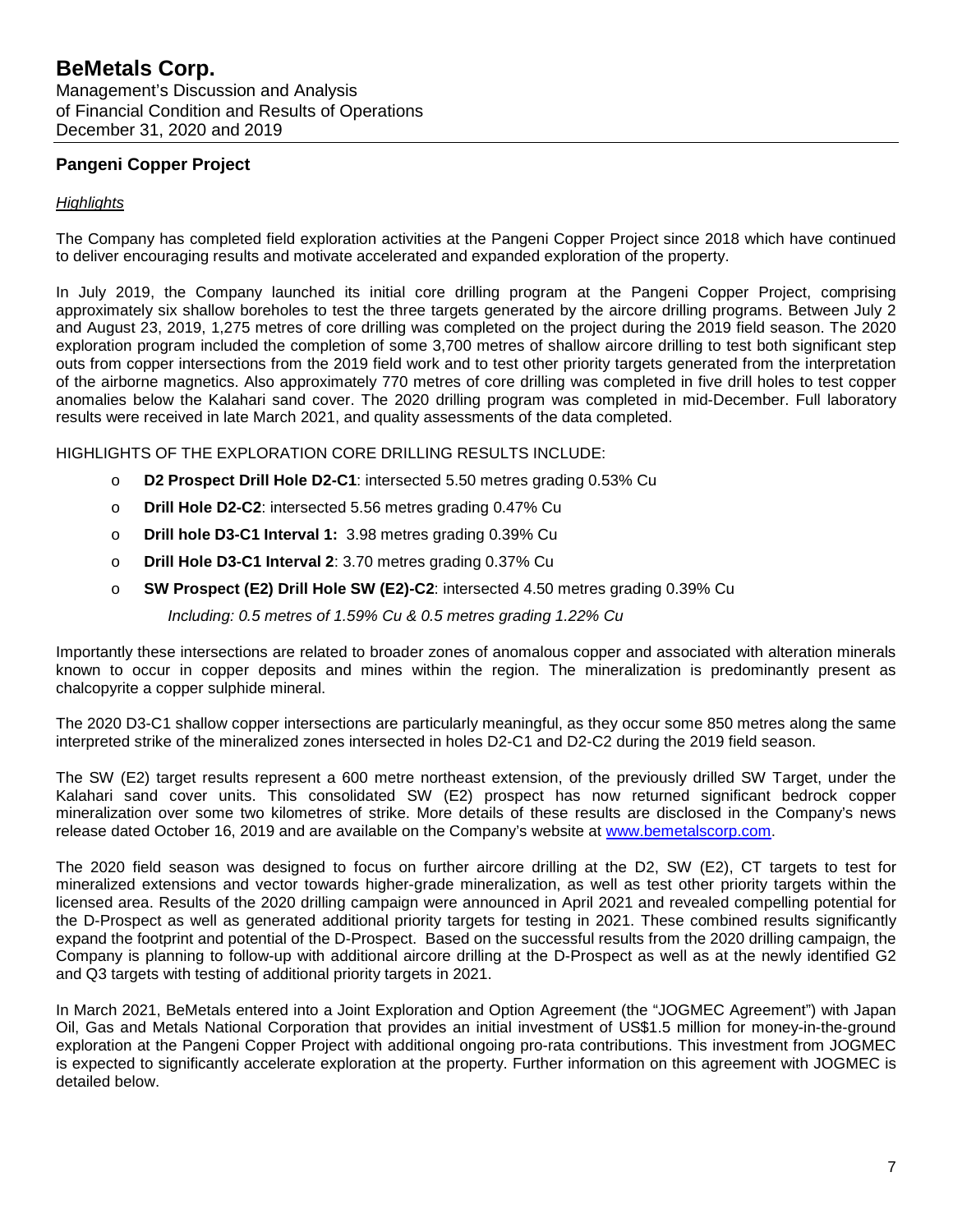#### *About the Project*

The Pangeni Copper Project is located on the western extension of the Zambian Copperbelt, within the Lufilian Arc, underlain by Katangan Supergroup metasediments situated unconformably on basement schists and gneisses, which are covered by a thin veneer of Kalahari sands. The open-pit Sentinel Copper Mine is operated by First Quantum Minerals Ltd. some 130 kilometres to the northeast of the Pangeni Project. A number of major international mining companies have identified this region of the Zambian Copperbelt to be prospective for the discovery of tier one copper mines and are also conducting extensive exploration work in this area.

The Pangeni Licence is geologically prospective for the following deposit types; Basement-hosted Cu (analogues: the Lumwana Deposit, Nyungu Prospect), Sediment-hosted stratiform Cu-Co (analogues: Nchanga, Konkola, Nkana, and Mufulira Deposits), other Domes Region Deposits e.g. Sentinel, and Kansanshi and DRC Copperbelt Deposits e.g. Lonshi, Frontier, Kamoa-Kakula).

An independent technical report for the Pangeni Copper Project, prior to the 2019 and 2020 drilling campaigns, has been completed by African Mining Consultants Limited, effective April 10, 2018, and is available on the Company's website at [www.bemetalscorp.com](http://www.bemetalscorp.com/) and under the Company's profile on SEDAR at [www.sedar.com.](http://www.sedar.com/)

#### *Terms of the Pangeni Option Agreement*

In February 2018, further to a November 2017 letter agreement, the Company confirmed the agreement (the "Pangeni Agreement") with Copper Cross Zambia Limited (the "Pangeni Vendor") for the right to acquire up to a 72% interest in the Pangeni Copper Project. In July 2018, the Company received final approval from the TSX-V of the option agreement and related transactions. In January 2020, certain amendments were made to the Pangeni Agreement (the "January 2020 amendments").

Under the terms of the Pangeni Agreement, and including the January 2020 amendments, to complete the acquisition of the initial 67.5% interest in the Pangeni Copper Project, the Company must:

before the second anniversary in February 2020:

- 1. make cash payments of US\$250,000 (\$327,235) (completed); and
- 2. issue a total of 780,500 common shares (completed);

and before December 31, 2020:

3. expend US\$2.5 million in exploration work or cash advances for future exploration work (US\$2,500,000 completed) (\$3,301,064);

and then, before the fifth anniversary in February 2023:

- 4. complete a preliminary economic assessment; and
- 5. make a further cash payment of US\$450,000 (a portion of which may be paid in common shares at the option of the Company); and
- 6. make a payment of US\$700,000 as an advanced royalty reduction payment.

Following acquisition of the initial 67.5% interest the Company can acquire an additional 4.5% interest by completing a feasibility study and making a further cash payment of US \$750,000 (a portion of which may be paid in common shares of BeMetals at the option of the Company).

At the commencement of the mine development phase, and following a feasibility study, a one-off milestone payment is payable, based upon total proven and probable mineral reserves, as follows: US\$2 million if less than 500 kilotonnes ("kt") contained copper, US\$3 million if the contained copper is between 500 kt and 1,000kt, and US\$6 million if greater than 1,000kt contained copper. Upon commencement of production, Pangeni Mineral Resources Limited is entitled to a 3% Net Smelter Royalty (which may be reduced to 2.5% following the US\$700,000 royalty reduction payment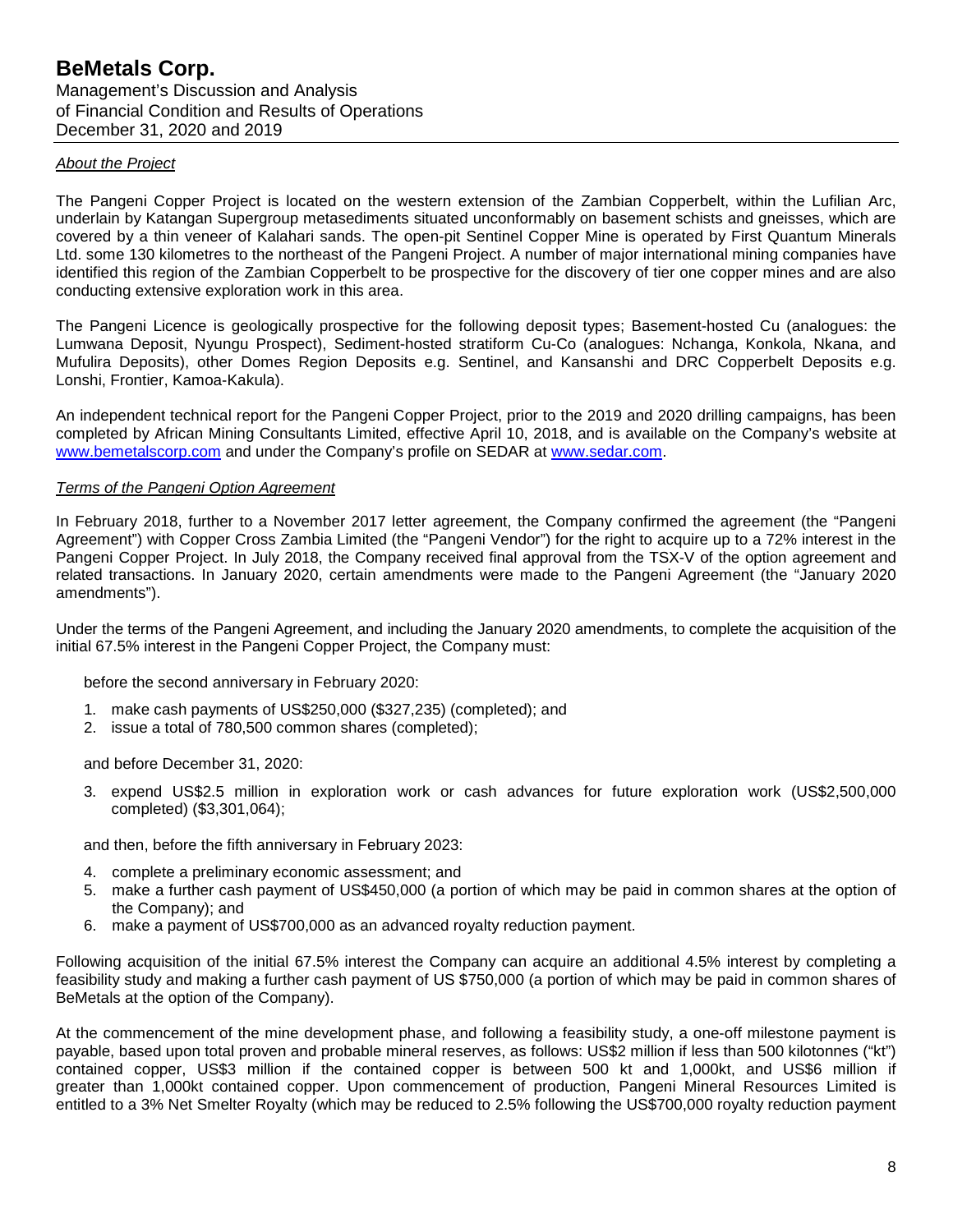above and further reduced to 1% following an additional royalty reduction payment by the Company, determined by an internationally recognised valuator, which is not to exceed US\$3.3 million).

#### *Terms of JOGMEC Agreement*

Under the terms of the JOGMEC Agreement, by March 31, 2021 JOGMEC will fund US\$ 1,000,000 for exploration expenditures by way of payment to BeMetals for exploration activities completed in the 2020 field program. This payment was received in March 2021. During 2021, JOGMEC will also fund an additional US\$ 500,000 in exploration expenditures, after which JOGMEC will be deemed to have earned a 27.8% interest in BeMetals' option to acquire up to a 72% interest in the Pangeni Project. Upon earning its interest in the BeMetals option, for the remainder of the agreed future exploration programs, JOGMEC will fund exploration expenditures pro-rata in accordance with its 27.8% interest. In total JOGMEC will therefore solely fund US\$ 1,500,000 of exploration expenditures, and thereafter fund exploration expenditures pro-rata in accordance with its proportionate interest in the BeMetals option for the property. The above investments will provide JOGMEC with rights to an approximately 20% stake in the Pangeni Project assuming the full exercise of all applicable underlying parties and optionees and BeMetals will retain rights to approximately 52%. BeMetals retains overall management control through the project's technical committee and its majority option position in the Pangeni Project.

#### *Off-take Option Rights*

Provided JOGMEC maintains its 27.8% interest in the BeMetals option through pro-rata funding of its proportionate share of exploration expenditures until December, 31, 2024, it will have earned a First Off-take Option, whereby, through annual Right of First Offer ("ROFO") and Right of First Refusal ("ROFR") provisions, JOGMEC will have the right to purchase up to 30% of the off-take from any mining operation on the property. JOGMEC would be entitled to exercise such ROFO/ROFR rights beginning on December 31, 2024 until the 10-year anniversary of the commencement of commercial production (with any purchases of off-take to begin on the commencement of commercial production).

Furthermore, should JOGMEC maintain at least a 10% interest in the Pangeni Project at the time a production decision is made for the Pangeni Project, it will be entitled to an additional Second Off-take Option, whereby, through an annual ROFR right, JOGMEC will have the right to purchase up to an additional 20% of the off-take from any mining operation on the property (for an aggregate 50% purchase right). JOGMEC would be entitled to exercise such Second Off-take ROFR rights beginning on the date a production decision is made until the end of the life of mine on the property (with any purchases of off-take pursuant to the Second Off-take Option to begin on the commencement of commercial production). If this Second Off-take Option is earned by JOGMEC, the term of the Off-take Option will also be extended, such that it will continue until the end of the life of mine. The remaining 70% or 50%, as applicable, of production from any mining operation remains unencumbered by JOGMEC's rights.

#### *Summary of Exploration Expenses*

The following table summarizes the advances & expenditures associated with the Company's Pangeni Copper Project expenditure commitment as at December 31, 2020: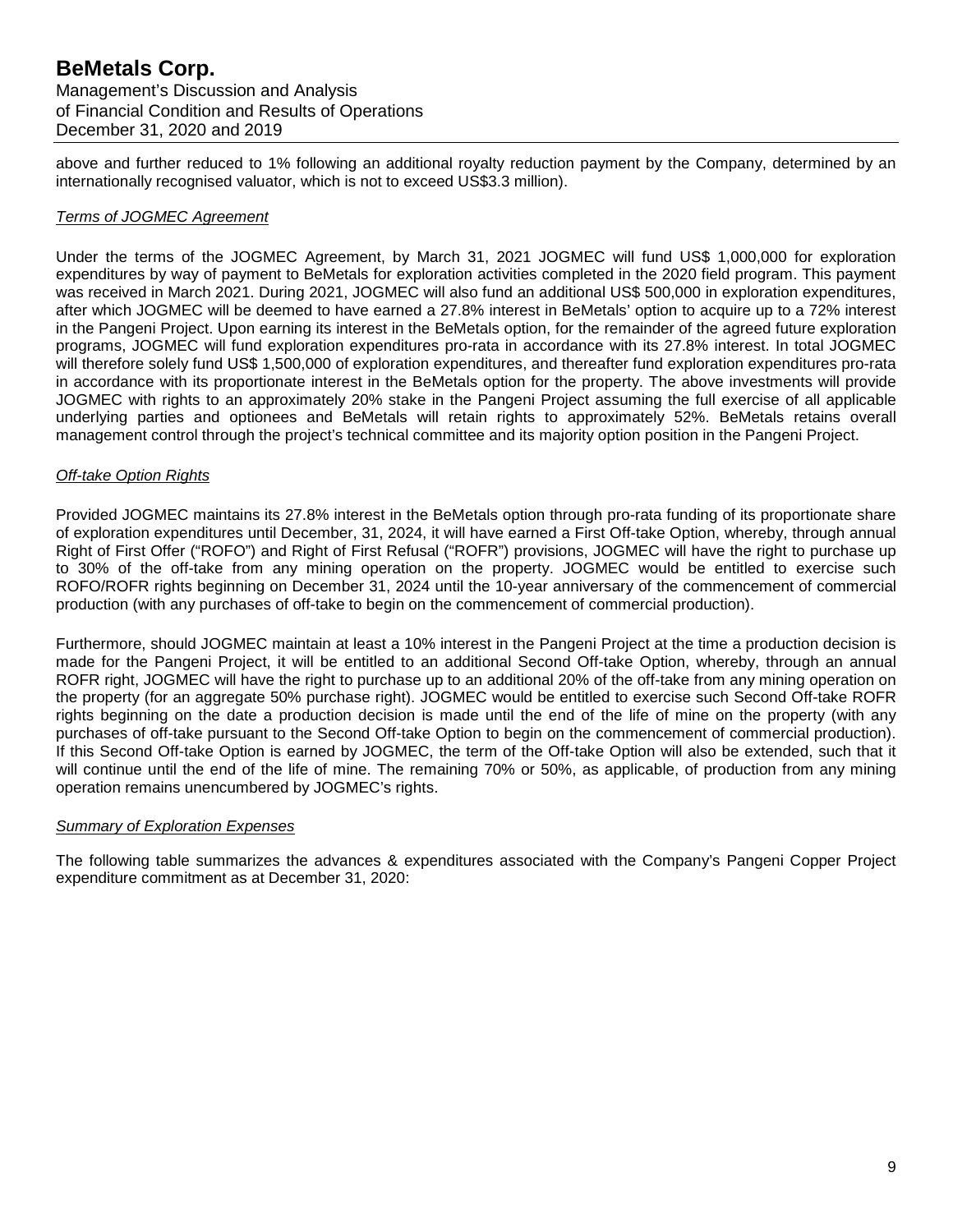Management's Discussion and Analysis of Financial Condition and Results of Operations December 31, 2020 and 2019

|                                       | Pangeni     |
|---------------------------------------|-------------|
|                                       | Copper      |
|                                       | Project     |
|                                       |             |
| Balance December 31, 2019             | \$1,943,235 |
| Advances                              | (58, 447)   |
| Consulting & wages                    | 173,047     |
| Drilling                              | 915,992     |
| Licenses/Permitting                   | 15,694      |
| Professional fees                     | 41,398      |
| Site logistics                        | 130,188     |
| Balance December 31, 2020             | 3,161,107   |
| Advances unspent at December 31, 2020 | 247,875     |
|                                       |             |
| Balance December 31, 2020             | \$3,408,982 |

# **Overall Performance and Results of Operations**

Total assets increased to \$16,334,757 at December 31, 2020, from \$10,894,168 at December 31, 2019. The most significant assets at December 31, 2020, were cash of \$3,206,767 (December 31, 2019: \$1,212,885), investments of \$509,280 (December 31, 2019: \$253,266), exploration and evaluation assets of \$9,158,088 (December 31, 2019: \$6,293,258), and Option – South Mountain of \$3,389,265 (December 31, 2019: \$3,056,240).

# *Three months ended December 31, 2020 and 2019*

Comprehensive loss for the three months ended December 31, 2020, was \$473,020, up from comprehensive loss of \$258,737 for the three months ended December 31, 2019. The increase in comprehensive loss is largely due to:

- o Increase in share-based compensation expense of \$64,090. Share-based compensation was \$94,920 for the three months ended December 31, 2020, as compared to share-based compensation of \$30,830 for the three months ended December 31, 2019.
- o Foreign exchange loss of \$28,751 during the three months ended December 31, 2020 (December 31, 2019: gain of \$19,768).
- o Unrealized loss on fair value through other comprehensive income ("FVOCI") investments of \$157,670 recorded during the three months ended December 31, 2020 (December 31, 2019: loss of \$61,255).

#### **Years** *ended December 31, 2020 and 2019*

Comprehensive loss for the year ended December 31, 2020, was \$1,070,838, up from comprehensive loss of \$897,426 for the year ended December 31, 2019. The increase in comprehensive loss is largely due to:

o Increase in share-based compensation expense of \$455,203. Share-based compensation was \$619,513 for the year ended December 31, 2020, as compared to share-based compensation of \$164,310 for the year ended December 31, 2019.

Partially offset by:

Unrealized gain on FVOCI investments of \$256,014 recorded during the year ended December 31, 2020 (December 31, 2019: loss of \$81,459).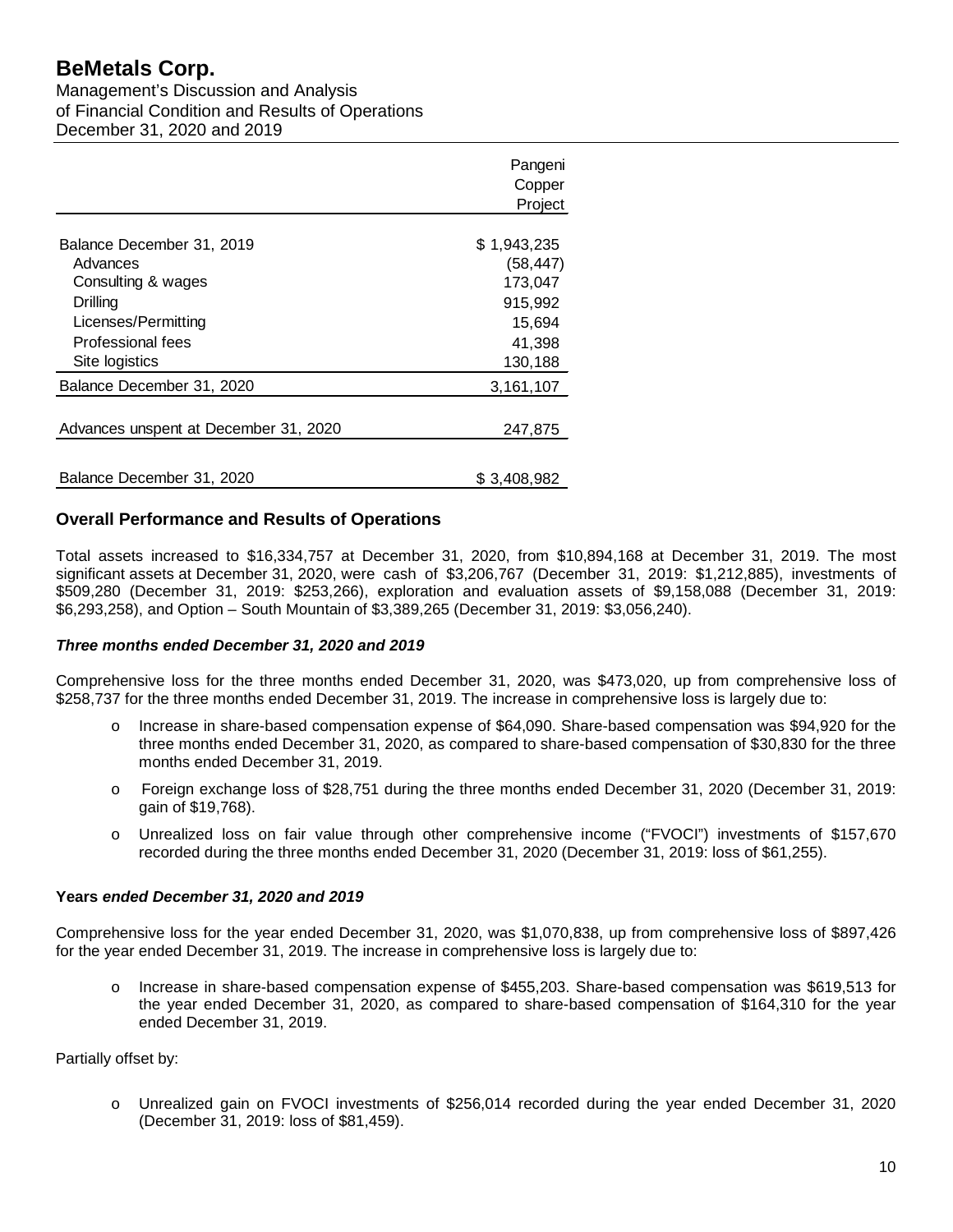Management's Discussion and Analysis of Financial Condition and Results of Operations December 31, 2020 and 2019

# **Liquidity and Capital Resources**

As at December 31, 2020, the Company had working capital of \$3,196,596 (December 31, 2019: working capital deficit of \$100,778). The Company has incurred negative cash flows from operations of \$658,107 and recorded a loss of \$1,326,852 for the year ended December 31, 2020 (December 31, 2019: negative cash flows from operations of \$805,584 and loss of \$815,967, respectively), and has an accumulated deficit of \$5,940,721 as at December 31, 2020 (December 31, 2019: \$4,613,869). The Company does not currently have a source of revenue. On April 23, 2021, the Company closed a non-brokered private placement of \$7,500,000. The accompanying audited annual consolidated financial statements have been prepared on the basis of a going concern, which assumes that the Company will realize its assets and discharge its liabilities in the normal course of business. While the Company anticipates it has sufficient capital to meet its current obligations and planned activities for at least twelve months from December 31, 2020, the Company expects it will need to raise additional capital to carry out its long-term objectives. While the Company has been successful in the past in obtaining financing, there is no assurance that it will be able to obtain adequate financing in the future or that such financing will be on terms that are acceptable to the Company.

# **Selected Annual Information**

|                                                                        |                                | Year ended<br>December 31,<br>2020 |                         | Year ended<br>December 31,<br>2019 |            | Year ended<br>December 31,<br>2018 |
|------------------------------------------------------------------------|--------------------------------|------------------------------------|-------------------------|------------------------------------|------------|------------------------------------|
| <b>Total assets</b>                                                    | \$                             | 16,334,757                         | \$                      | 10,894,168                         | \$         | 3,840,480                          |
| Loss                                                                   | \$                             | (1,326,852)                        | \$                      | (815, 967)                         | \$         | (1,009,804)                        |
| Comprehensive loss                                                     | S                              | (1,070,838)                        | \$                      | (897,426)                          | \$         | (1,009,804)                        |
| Basic and diluted loss per share                                       | \$                             | (0.01)                             | \$                      | (0.01)                             | \$         | (0.02)                             |
| <b>Summary of Quarterly Results</b>                                    |                                |                                    |                         |                                    |            |                                    |
|                                                                        | Q4<br>2020                     |                                    | Q <sub>3</sub><br>2020  |                                    | Q2<br>2020 | Q <sub>1</sub><br>2020             |
| Revenue<br>Loss                                                        | \$<br>(315, 350)               | \$                                 | (311, 771)              | \$<br>(117, 791)                   |            | \$<br>(581, 940)                   |
| Comprehensive gain (loss)<br>Basic and diluted income (loss) per share | (473,020)<br>(0.00)            |                                    | 74,953<br>0.00          | (174, 506)                         | (0.00)     | (498, 265)<br>(0.00)               |
|                                                                        | Q4<br>2019                     |                                    | Q <sub>3</sub><br>2019  |                                    | Q2<br>2019 | Q1<br>2019                         |
| Revenue<br>Loss<br>Comprehensive loss                                  | \$<br>(197, 482)<br>(258, 737) | \$                                 | (232,004)<br>(113, 788) | \$<br>(220, 281)<br>(358, 701)     |            | \$<br>(166, 200)<br>(166, 200)     |

The increase in comprehensive loss for Q2 2019 was primarily the result of unrealized loss on FVOCI investments. The increase in comprehensive loss for Q1 2020 was primarily the result of share-based compensation. Comprehensive gain for Q3 2020 was primarily the result of unrealized gain on FVOCI investments. The increase in comprehensive loss for Q4 2020 was primarily the result of share-based compensation.

Basic and diluted loss per share (0.00) (0.00) (0.00) (0.00) (0.00) (0.00)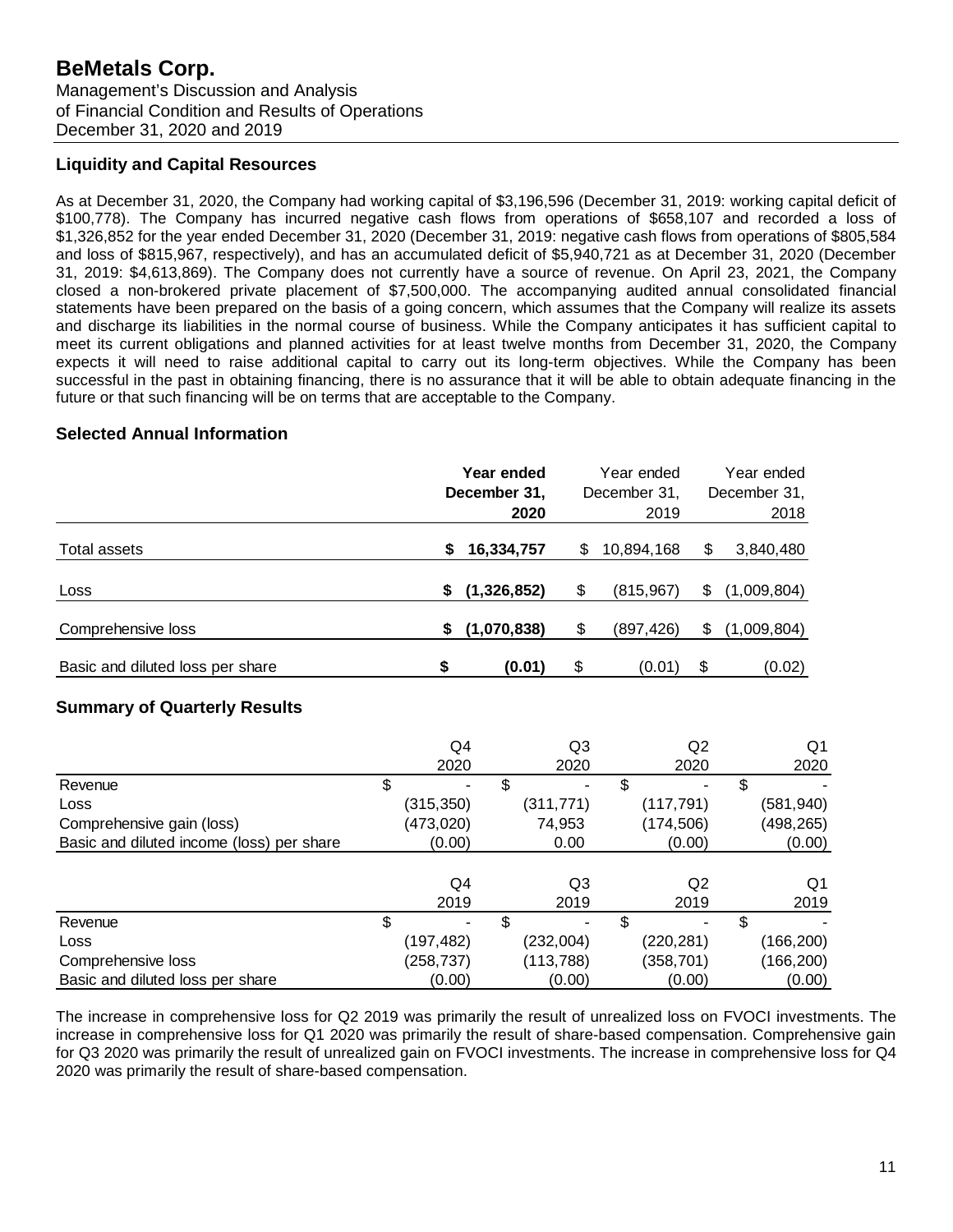# **Outstanding Share Data**

#### *Issued and fully paid common shares*

In February 2020, the Company issued 480,500 common shares to the Pangeni Vendor.

In July 2020, the Company issued 138,950 common shares pursuant to the exercise of warrants.

In August 2020, the Company issued 18,750,000 common shares pursuant to a brokered private placement offering (the "2020 Offering")

Subsequent to December 31, 2020, the Company issued an aggregate of 1,221,000 common shares pursuant to the exercise of warrants.

In April 2021, the Company issued 32,629,956 common shares pursuant to the Kronk Transaction.

In April 2021, the Company completed a non-brokered private placement of \$7,500,000 through the issuance of 17,045,455 common shares to senior gold producer and new strategic investor, B2Gold, in connection with the Kronk Transaction.

As at the date of this report, there were 175,193,301 common shares issued and outstanding.

#### *Escrowed shares*

Certain shares are held in escrow pursuant to a December 2009 escrow agreement, as supplemented in July 2018. These escrowed shares are being released in semi-annual tranches until July 2021.

As at the date of this report, 2,330,776 shares remain in escrow.

#### *Warrants*

In July 2020, 138,950 warrants with an exercise price of \$0.35 were exercised for total proceeds of \$48,633.

In August 2020, the Company issued 1,083,750 non-transferrable warrants pursuant to the 2020 Offering, exercisable at a price of \$0.40 per share until August 13, 2022.

Subsequent to December 31, 2020, an aggregate of 1,221,000 warrants with an exercise price of \$0.35 were exercised for total proceeds of \$427,350.

As at the date of this report, there were 5,973,793 warrants outstanding.

#### *Share options*

In January 2020, the Company granted an aggregate of 3,600,000 share options to officers and consultants of the Company, exercisable at a price of \$0.235 per share until January 7, 2030, vesting over a period of two years.

In February 2020, the Company granted an aggregate of 150,000 share options to a consultant of the Company, exercisable at a price of \$0.235 per share until January 7, 2030, vesting over a period of two years.

In July 2020, the Company granted an aggregate of 750,000 share options to a director of the Company, exercisable at a price of \$0.365 per share until July 15, 2030, vesting over a period of two years.

As at the date of this report, there were 10,020,000 share options outstanding.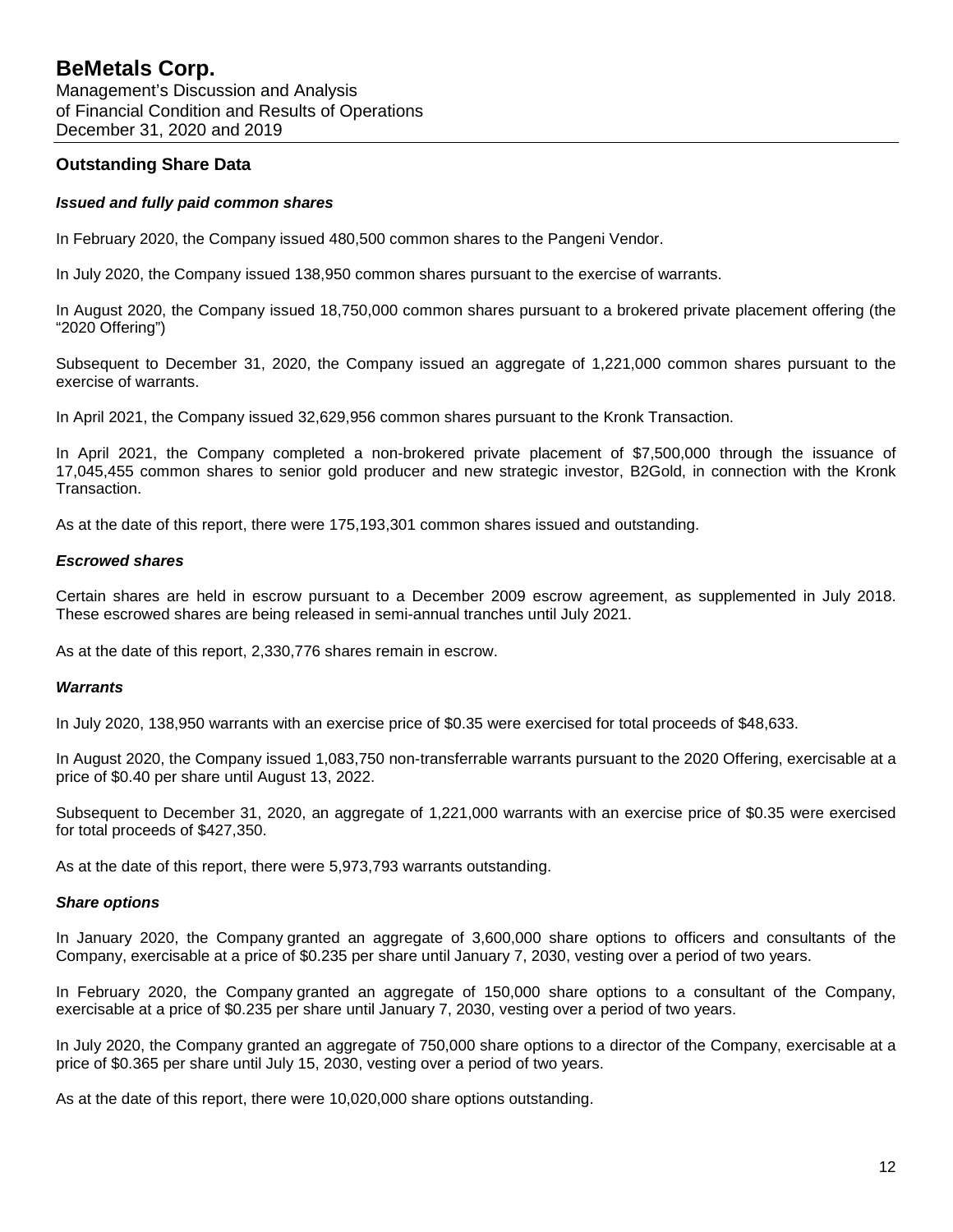### **Related Party Transactions**

Key management personnel include those persons having authority and responsibility for planning, directing and controlling the activities of the Company as a whole. The Company has determined that key management personnel consist of members of the Company's Board of Directors and corporate officers.

During the year ended December 31, 2020, key management personnel compensation, including directors and officers, was comprised of \$710,683 (December 31, 2019: \$463,500), of which \$437,522 related to share-based compensation and \$273,161 related to management fees and salaries (December 31, 2019: \$164,310 and \$299,190, respectively).

# **Outlook**

Now that BeMetals has closed its acquisition of Kronk Resources, the Company is currently advancing the exploration and development of its portfolio of precious and base metals projects in Japan, the U.S.A., and Zambia. These activities include the initial exploration fieldwork at the newly acquired portfolio of gold projects in Japan, completing the preliminary economic assessment at its high-grade South Mountain Polymetallic Project in Idaho, and progressing further advanced exploration at the Pangeni Copper Project in Zambia.

Due to various global travel restrictions and business closures caused by the ongoing COVID-19 pandemic, the Company does expect potential periodic delays with exploration work as well as drilling results. The Company has in place experienced operational teams in each region and is doing its best to mitigate such delays. It is continuing to take certain precautions in each country of its operations to keep our work teams safe and healthy, and to reduce the spread of the COVID-19. BeMetals is complying with in-country guidelines and has implemented standard operating procedures designed to provide precautionary measures to ensure the safety of its employees and contractors.

Based on the success of our underground diamond drilling at the South Mountain Project, the Company looks forward to reporting remaining results shortly. Last year's program was designed to expand the two largest known bodies of mineralization on the property and we expect to provide a revised resource estimate during April 2021. This updated resource will be incorporated into a preliminary economic assessment. Metallurgical testing and the collection of certain baseline environmental data for project permitting are also being conducted for the preliminary economic assessment, which is planned to be completed by September 2021.

At the Pangeni Copper Project, the Company plans to undertake aircore and core drilling programs with the intention of further vectoring and expanding into high-grade copper mineralization at the D-Prospect as well as testing at the G2 and Q3 targets on the property. BeMetals is working with its partners Copper Cross Zambia Limited, Pangeni Mineral Resources Limited, and now with JOGMEC to plan and execute the 2021 exploration program.

BeMetals' overall objective is to become a leading precious and base metals producer through the acquisition of quality exploration, development and production stage projects. This strategy is directed by the Board, key members of which have an extensive, proven track record in delivering considerable value in the mining sector through the discovery and building of mines. The Board, its advisors, and senior management also provide outstanding deal flow of project opportunities to the Company based upon an extensive international minerals business network of contacts.

# **Critical Accounting Policies and Estimates**

The Company has prepared the accompanying financial statements in accordance with IFRS. Significant accounting policies are described in Note 3 of the Company's financial statements as at and for the year ended December 31, 2020, except for newly adopted accounting policies as noted below.

The preparation of financial statements in conformity with IFRS requires management to make estimates and assumptions that affect the reported amounts of assets and liabilities and disclosure of contingent assets and liabilities at the date of the financial statements and the reported amounts of expenses during the reporting period. Actual outcomes could differ from these estimates.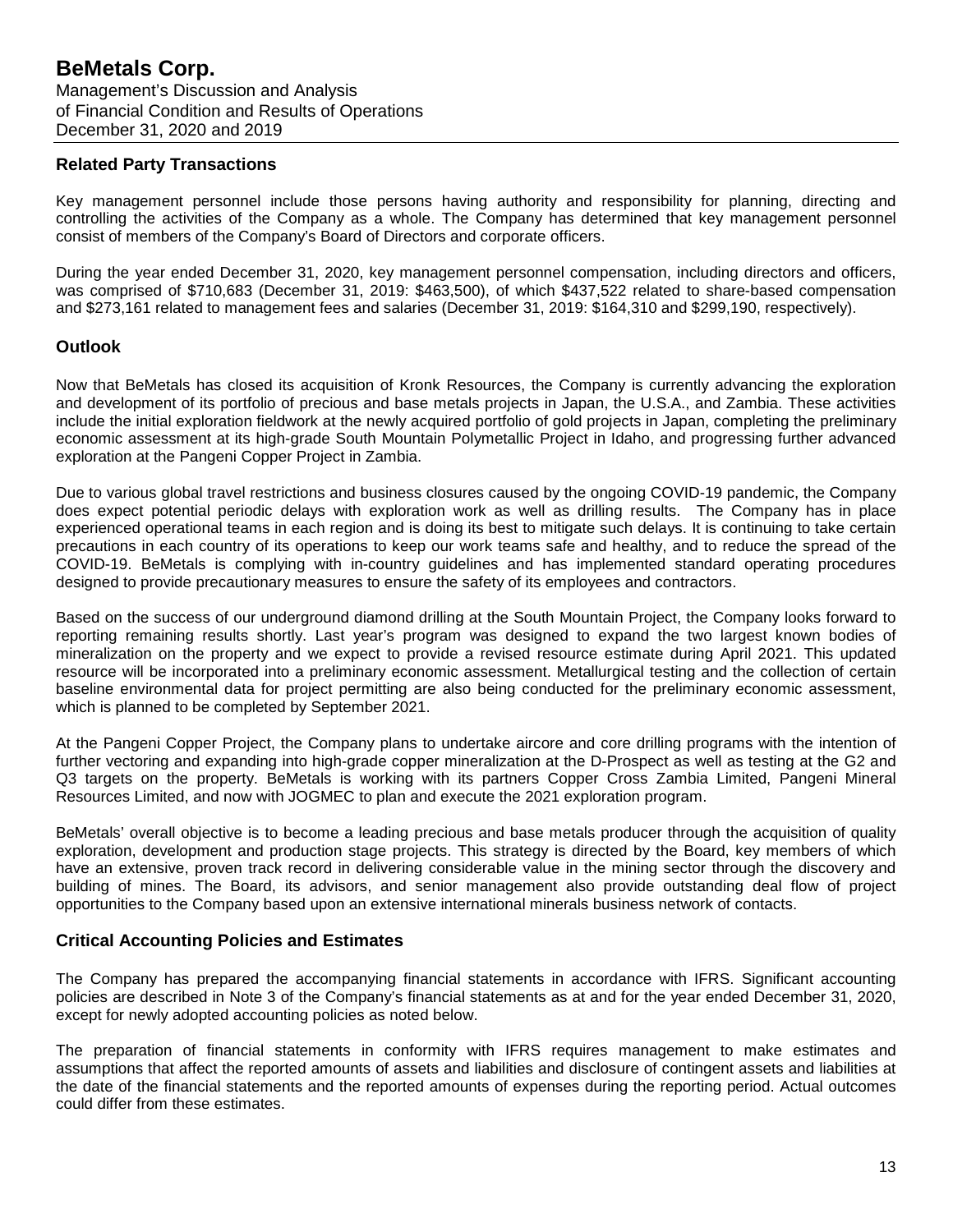# **Financial Instruments and Financial Risk Management**

# *Financial Instruments*

Cash, deposits, amounts receivable, and trade and other payables are held at amortized cost which approximates fair value due to the short-term nature of these instruments. Common shares of publicly traded companies included in investments are classified as FVOCI. The South Mountain Option is classified as fair value through profit or loss.

# *Financial Risk Management*

The Company is exposed in varying degrees to a variety of financial instrument related risks. The type of risk exposure and the way in which such exposure is managed is provided as follows:

# **Credit risk**

Credit risk arises from the potential for non-performance by counterparties of contractual financial obligations. The Company's exposure to credit risk is on its cash and amounts receivable. The Company reduces its credit risk by maintaining its bank accounts at a large international financial institution. The maximum exposure to credit risk is equal to the carrying value of these financial assets.

# **Liquidity risk**

Liquidity risk is the risk that the Company will not be able to meet its financial obligations as they fall due. The Company has a planning and budgeting process in place to help determine the funds required to support the Company's normal operating requirements on an ongoing basis. The Company attempts to ensure there is sufficient access to funds to meet on-going business requirements, taking into account its current cash position and potential funding sources. As at December 31, 2020, the Company had current liabilities of \$81,528 and working capital of \$3,196,596. On April 23, 2021, the Company closed a non-brokered private placement of \$7,500,000.

The Company also has commitments or option payments arising in 2021 related to the South Mountain Project as outlined earlier in this report.

# **Foreign currency risk**

Foreign currency risk is the risk that the fair values of future cash flows of a financial instrument will fluctuate because they are denominated in currencies that differ from the Company's functional currency. The Company's reporting currency is the Canadian dollar and major purchases are transacted in Canadian and US dollars. A portion of the Company's exploration and evaluation expenditures are incurred in Zambia, but are predominantly transacted in US dollars. The Company maintains Canadian and US dollar bank accounts in Canada. The Company is subject to gains and losses from fluctuations in the US dollar against the Canadian dollar. The Company held a net monetary asset position of \$1,116,677 in US dollars as of December 31, 2020, with the effect on profit or loss before tax of a 10% fluctuation to the CAD dollar being \$111,668.

# **Interest rate risk**

Interest rate risk is the risk that the fair value of future cash flows of a financial instrument will fluctuate because of changes in market interest rates. The Company's exposure to interest rate risk relates to its ability to earn interest income on cash balances at variable rates. Changes in short term interest rates will not have a significant effect on the fair value of the Company's cash account.

# **Price risk**

The Company's ability to raise capital to fund exploration or development activities is subject to risk associated with fluctuations in the market prices of base and precious metals including copper, zinc, silver, gold, and lead, and the outlook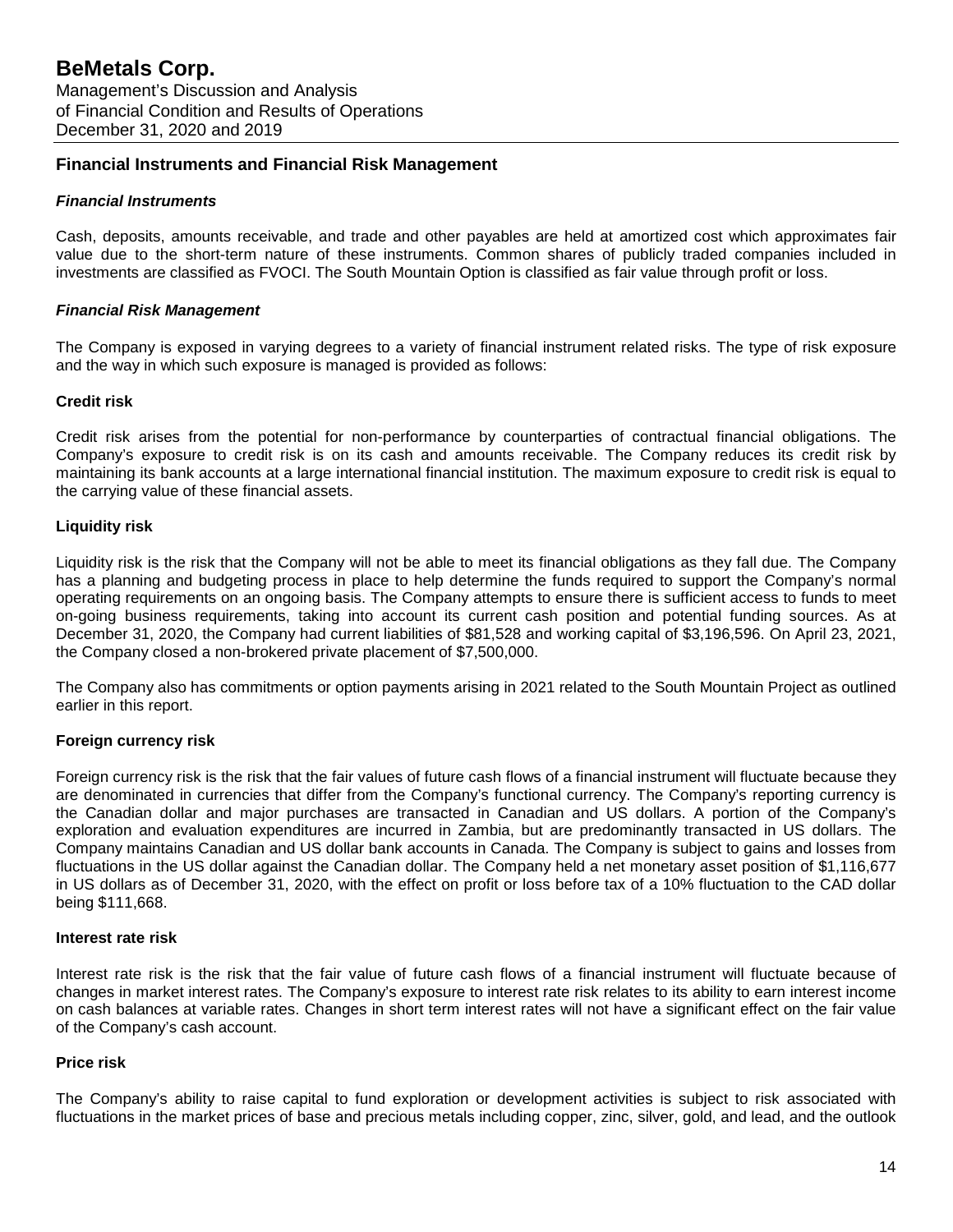for these metals. The Company does not have any hedging or other derivative contracts respecting its operations. In addition, the Company's investments which are comprised of publicly traded equity securities are subject to price risk.

Market prices for metals historically have fluctuated widely and are affected by numerous factors outside of the Company's control, including, but not limited to, levels of worldwide production, short-term changes in supply and demand, industrial and retail demand, central bank lending, and forward sales by producers and speculators. The Company has elected not to actively manage its commodity price risk, as the nature of the Company's business is in exploration.

Equity price risk is defined as the potential adverse impact on the Company's earnings due to movements in individual equity prices or general movements in the level of the stock market. The Company closely monitors individual equity movements, and the stock market to determine the appropriate course of action to be taken by the Company.

The Company is exposed to price risk with respect to its investment in Thunder Mountain, which trades on the OTCQB under the symbol 'THMG'.

# **Risks and Uncertainties**

The risk factors described below summarize and supplement the risk factors contained in the Company's filing statement dated July 18, 2018, (the "Filing Statement") and available on SEDAR at [www.sedar.com,](http://www.sedar.com/) and should be read in conjunction with the more detailed risk factors outlined in the Filing Statement:

The Company is engaged in the acquisition and exploration of natural resource properties, an inherently risky business, and there is no assurance that economically recoverable resources will ever be discovered and subsequently put into production. Most exploration projects do not result in the discovery of economically recoverable resources.

Exploration activities require large amounts of capital. There is a risk that during the current difficult economic situation the Company will not be able to raise sufficient funds to finance its projects to a successful development and production stage. While the Company's management and technical team carefully evaluate all potential projects prior to committing the Company's participation and funds, there is a high degree of risk that the Company's exploration efforts will not result in discovering economically recoverable resources. The Company depends on the business and technical expertise of its management team and there is little possibility that this dependence will decrease in the near term.

There is no guarantee that the Company will exercise its option pursuant to the Pangeni Agreement and/or South Mountain Agreement. The completion and exercise of one or both of those options is affected by the success of the Company's exploration efforts and is contingent upon certain conditions precedent as well as the price of metals which are affected by numerous factors including inflation, investor speculative activities, relative exchange rate of the U.S. dollar to other currencies, global and regional demand and production, global and regional political and economic conditions, and production costs in major producing regions. These factors are beyond the Company's control and are impossible to predict.

#### *New diseases and epidemics (such as COVID-19) may adversely impact the Company's business*

In March 2020, the World Health Organization declared a global pandemic related to the novel coronavirus (COVID-19). The expected impact and extent of the spread of COVID-19, and the duration and intensity of resulting global business disruption and related financial and social impact, are uncertain, and such adverse effects could be material. The mineral exploration sector is expected to be impacted as many local and regional governments have issued public health orders in response to COVID-19, including restricting the movement of people, which could impact the Company's ability to access its properties and undertake exploration programs in the anticipated timeframes.

The actual and threatened spread of COVID-19 globally could adversely affect global economies and financial markets resulting in a prolonged economic downturn and a decline in commodity prices and the value of the Company's share price. The extent to which COVID-19 (or any other disease, epidemic or pandemic) impacts business activity or financial results, and the duration of any such negative impact, will depend on future developments, which are highly uncertain and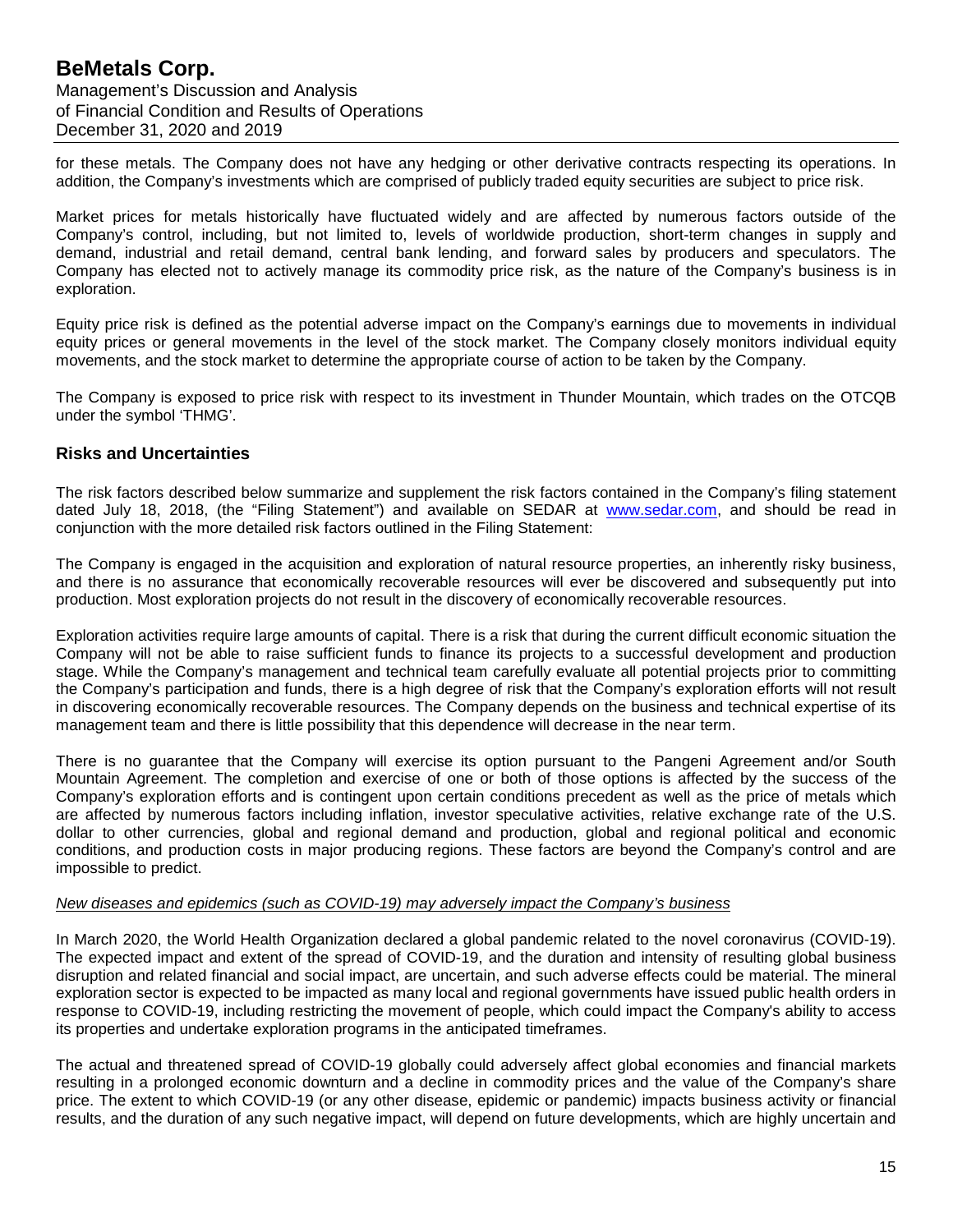cannot be predicted, including new information which may emerge concerning COVID-19 and the actions required to contain or treat its impact, among others.

# **Management's Report on Internal Control over Financial Reporting**

In connection with National Instrument ("NI") 52-109 (Certification of Disclosure in Issuer's Annual and Interim Filings) adopted in December 2008 by each of the securities commissions across Canada, the Chief Executive Officer and Chief Financial Officer of the Company will file a Venture Issuer Basic Certificate with respect to the financial information contained in the unaudited condensed interim consolidated financial statements and the audited annual consolidated financial statements and respective accompanying Management's Discussion and Analysis. The Venture Issuer Basic Certification does not include representations relating to the establishment and maintenance of disclosure controls and procedures and internal control over financial reporting, as defined in NI 52-109.

Additional information relating to the Company is available on SEDAR at [www.sedar.com.](http://www.sedar.com/)

#### **Qualified Person**

The technical information included in this MD&A has been reviewed and approved by John Wilton, CGeol FGS, the Company's CEO and President and a "Qualified Person" as defined by National Instrument 43-101 standards.

#### **Caution Regarding Forward Looking Information**

This Management Discussion and Analysis may contain certain "forward-looking statements" within the meaning of Canadian securities legislation. Forward-looking statements are statements that are not historical facts; they involve predictions, expectations, beliefs, plans, projections, objectives, assumptions or future events or performance and are generally, but not always, identified by the words "expects", "plans", "anticipates", "believes", "intends", "estimates", "projects", "aims", "potential", "goal", "objective", "prospective", and similar expressions, or that events or conditions "will", "would", "may", "can", "could" or "should" occur. Forward-looking statements are based on the beliefs, estimates and opinions of the Company's management on the date the statements are made and they include a number of known and unknown risks and uncertainties and other factors. Consequently, there can be no assurances that such statements will prove to be accurate and actual results and future events could differ materially from those anticipated in such statements.

The following table outlines certain significant forward-looking statements contained in this MD&A and provides the material assumptions used to develop such forward-looking statements and material risk factors that could cause actual results to differ materially from the forward-looking statement: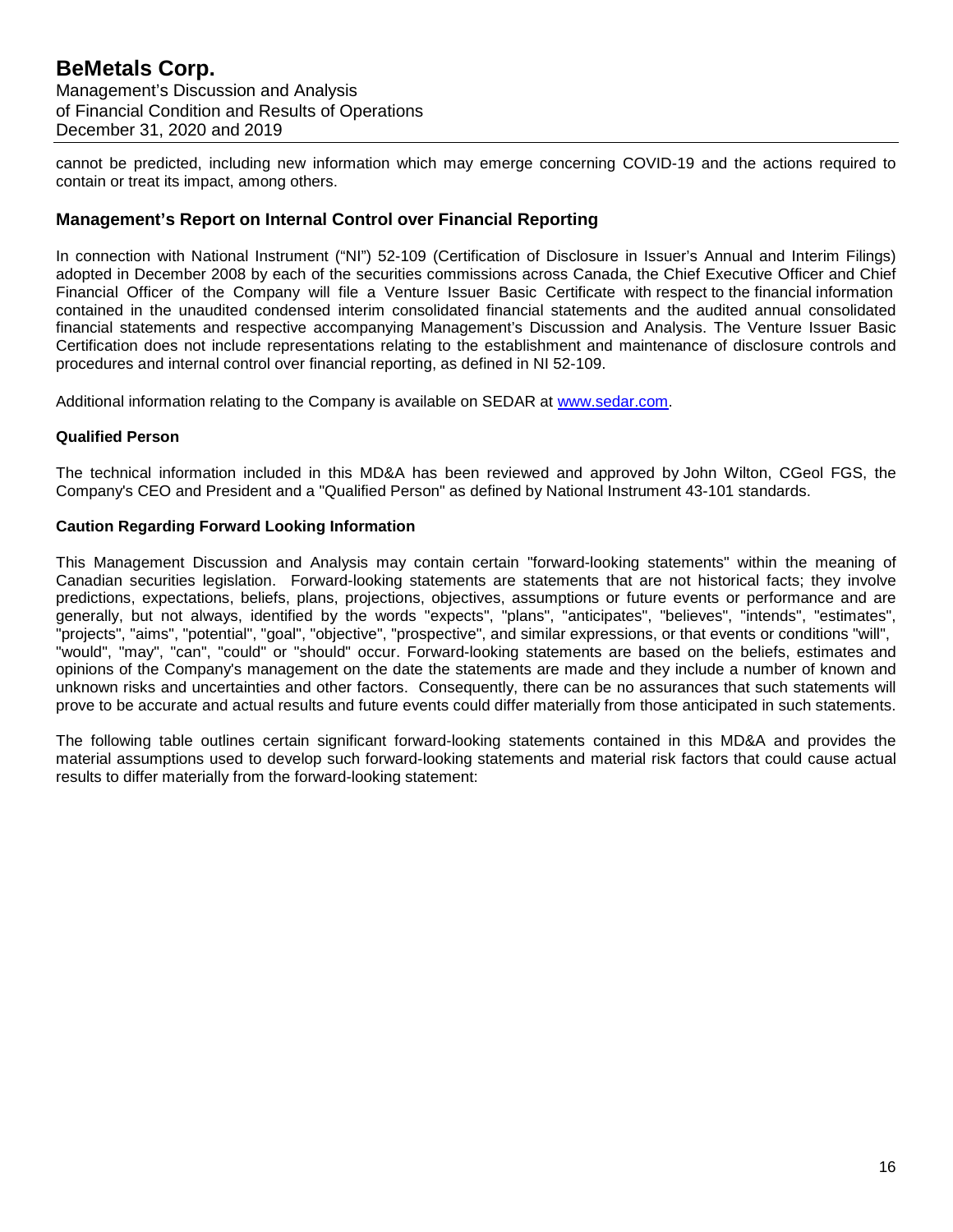Management's Discussion and Analysis of Financial Condition and Results of Operations December 31, 2020 and 2019

| <b>Forward</b>                                                                                                                                                                                                                                                | <b>Assumptions</b>                                                                                                                                                                                                                                                                                                                                                                                                                                                                                                                                                                                                                                                                                                                                                                                                                                                                    | <b>Risk Factors</b>                                                                                                                                                                                                                                                                                                                                                                                                                                                                                                                                                                                                                                                                        |
|---------------------------------------------------------------------------------------------------------------------------------------------------------------------------------------------------------------------------------------------------------------|---------------------------------------------------------------------------------------------------------------------------------------------------------------------------------------------------------------------------------------------------------------------------------------------------------------------------------------------------------------------------------------------------------------------------------------------------------------------------------------------------------------------------------------------------------------------------------------------------------------------------------------------------------------------------------------------------------------------------------------------------------------------------------------------------------------------------------------------------------------------------------------|--------------------------------------------------------------------------------------------------------------------------------------------------------------------------------------------------------------------------------------------------------------------------------------------------------------------------------------------------------------------------------------------------------------------------------------------------------------------------------------------------------------------------------------------------------------------------------------------------------------------------------------------------------------------------------------------|
| looking<br>information                                                                                                                                                                                                                                        |                                                                                                                                                                                                                                                                                                                                                                                                                                                                                                                                                                                                                                                                                                                                                                                                                                                                                       |                                                                                                                                                                                                                                                                                                                                                                                                                                                                                                                                                                                                                                                                                            |
| The Company's<br>anticipated<br>plans, costs,<br>timing and<br>capital for future<br>development of<br>the Company's<br>mineral<br>exploration<br>properties.                                                                                                 | Financing will be available for future exploration and<br>development of the Company's properties; the<br>actual results of the Company's exploration and<br>development activities will be favourable;<br>exploration and development costs will not exceed<br>the Company's expectations; the Company will be<br>able to retain and attract skilled staff, all requisite<br>regulatory and governmental approvals for<br>exploration projects and other operations will be<br>received on a timely basis upon terms acceptable to<br>the Company, and applicable political and economic<br>conditions are favourable to the Company; the price<br>of precious and base metals and applicable interest<br>and exchange rates will be favourable to the<br>Company; no title disputes exist with respect to the<br>Company's properties.                                              | Precious and base metals price volatility;<br>uncertainties involved in interpreting<br>geological data and confirming title to<br>acquired properties; the possibility that<br>future exploration results will not be<br>consistent with the Company's<br>expectations; availability of financing for<br>and actual results of the Company's<br>exploration and development activities;<br>increases in costs; environmental<br>compliance and changes in environmental<br>and other local legislation and regulation;<br>interest rate and exchange rate fluctuations;<br>changes in economic and political<br>conditions; the Company's ability to retain<br>and attract skilled staff. |
| The Company's<br>ability to carry<br>out anticipated<br>exploration on<br>its mineral<br>exploration<br>properties.                                                                                                                                           | The operating and exploration activities of the<br>Company for the next twelve months and the costs<br>associated therewith, will be consistent with the<br>Company's current expectations; debt and equity<br>markets, exchange and interest rates and other<br>applicable economic conditions are favourable to<br>the Company.                                                                                                                                                                                                                                                                                                                                                                                                                                                                                                                                                     | Changes in debt and equity markets; timing<br>and availability of external financing on<br>acceptable terms; increases in costs;<br>environmental compliance and changes in<br>environmental and other local legislation<br>and regulation; interest rate and exchange<br>rate fluctuations; changes in economic<br>conditions.                                                                                                                                                                                                                                                                                                                                                            |
| Plans, costs,<br>timing and<br>capital for future<br>exploration and<br>development of<br>the Company's<br>property<br>interests,<br>including the<br>costs and<br>potential impact<br>of complying<br>with existing and<br>proposed laws<br>and regulations. | Financing will be available for the Company's<br>exploration and development activities and the<br>results thereof will be favourable; actual operating<br>and exploration costs will be consistent with the<br>Company's current expectations; the Company will<br>be able to retain and attract skilled staff; all<br>applicable regulatory and governmental approvals<br>for exploration projects and other operations will be<br>received on a timely basis upon terms acceptable to<br>the Company' the Company will not be adversely<br>affected by market competition; debt and equity<br>markets, exchange and interest rates and other<br>applicable economic and political conditions are<br>favourable to the Company' the price of precious<br>and base metals will be favourable to the Company;<br>no title disputes exist with respect to the Company's<br>properties. | Precious and base metals price volatility,<br>changes in debt and equity markets; timing<br>and availability of external financing on<br>acceptable terms; the uncertainties involved<br>in interpreting geological data and<br>confirming title to acquired properties; the<br>possibility that future exploration results will<br>not be consistent with the Company's<br>expectations; increases in costs;<br>environmental compliance and changes in<br>environmental and other local legislation<br>and regulation; interest rate and exchange<br>rate fluctuations; changes in economic and<br>political conditions; the Company's ability to<br>retain and attract skilled staff.   |
| Management's<br>outlook<br>regarding future<br>trends.                                                                                                                                                                                                        | Financing will be available for the Company's<br>exploration and operating activities; the price of<br>precious and base metals will be favourable to the<br>Company; required regulatory approvals for the<br>acquisition of mineral properties will be received.                                                                                                                                                                                                                                                                                                                                                                                                                                                                                                                                                                                                                    | Precious and base metals price volatility;<br>changes in debt and equity markets;<br>interest rate and exchange rate fluctuations;<br>changes in economic and political<br>conditions.                                                                                                                                                                                                                                                                                                                                                                                                                                                                                                     |

Inherent in forward looking statements are risks, uncertainties and other factors beyond the control of the Company's ability to predict or control. Please make reference to those risk factors referenced in the "risk factors" section above and